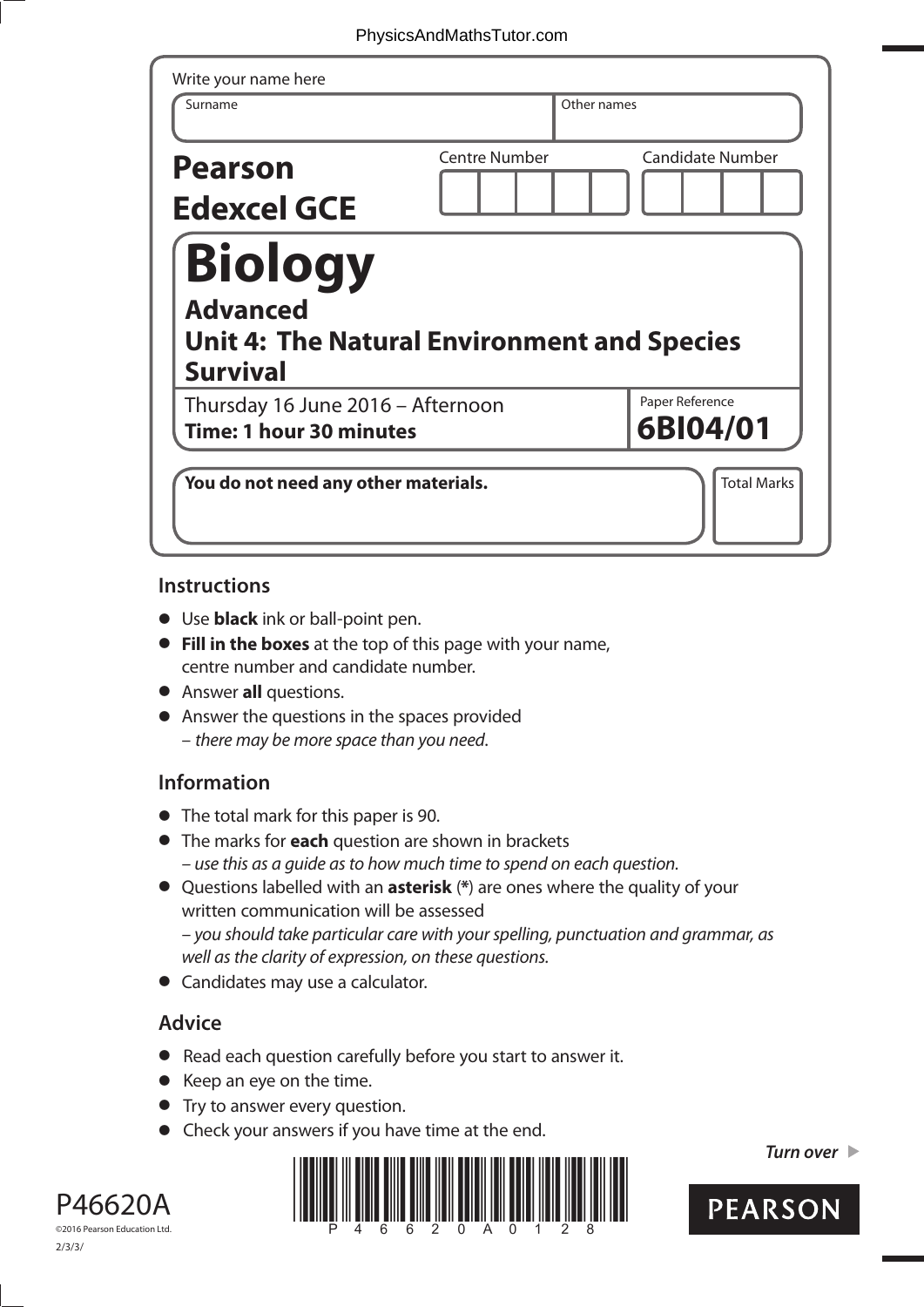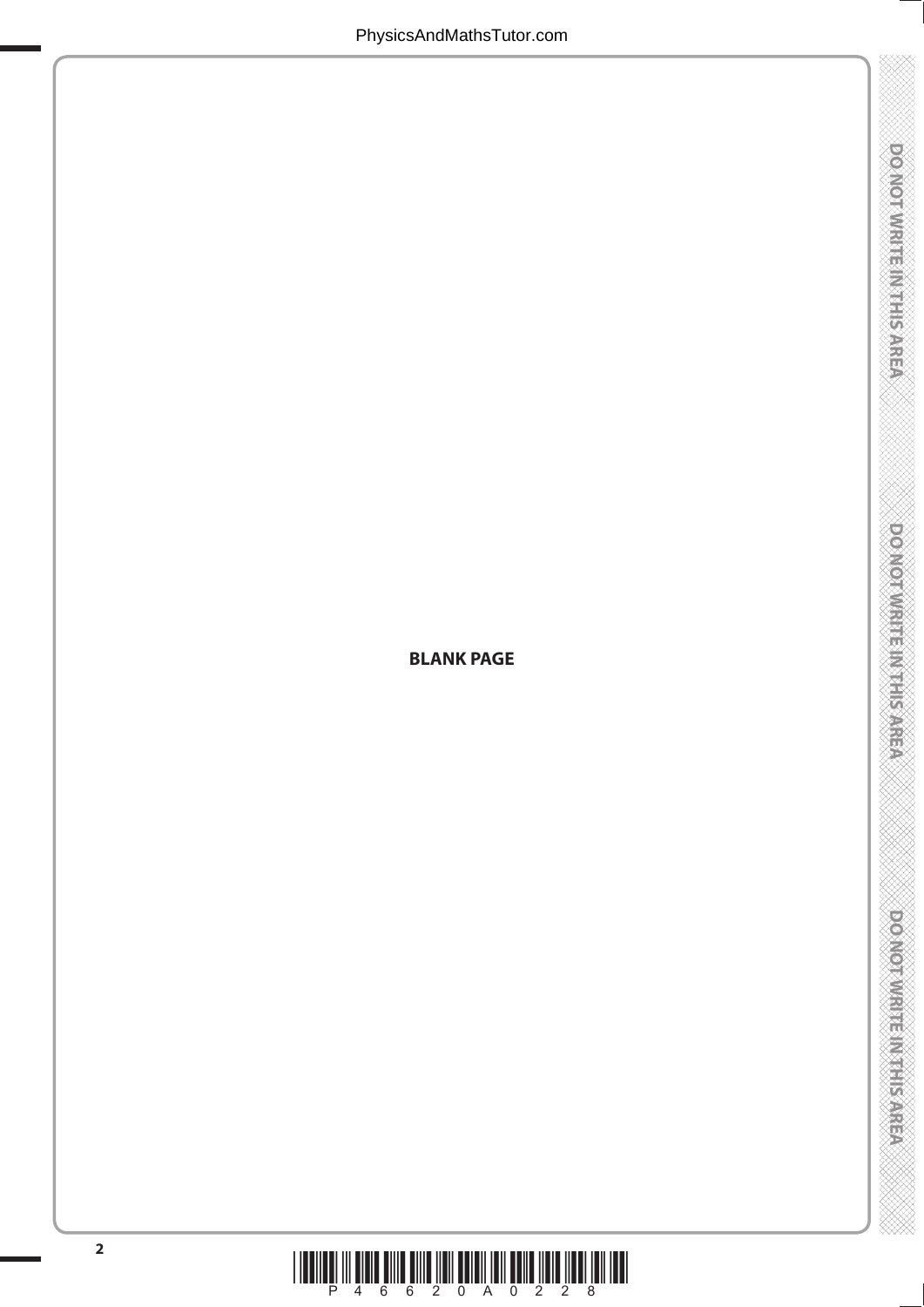### **Answer ALL questions.**

#### Some questions must be answered with a cross in a box  $\boxtimes$ . If you change your mind about an answer, put a line through the box  $\boxtimes$  and then mark your new answer with a cross  $\boxtimes$ .

- As part of the immune response, a B cell has to be activated. It then divides to form a  $\mathbf{1}$ clone of cells. These cells then differentiate into plasma cells, which produce antibodies.
	- (a) Describe how a B cell is activated.

 $(3)$ 

(b) (i) Name the type of division that occurs when B cells are cloned.

(ii) Suggest how a microscope slide could be prepared to observe cell division in B cells.

<u>TI TIILEENIN ILILEENIN ILILEENIN ILILEEN</u>

6 6 2 0 A 0 3

 $(3)$ 

**RESISTED IN A PARTICIPALIST**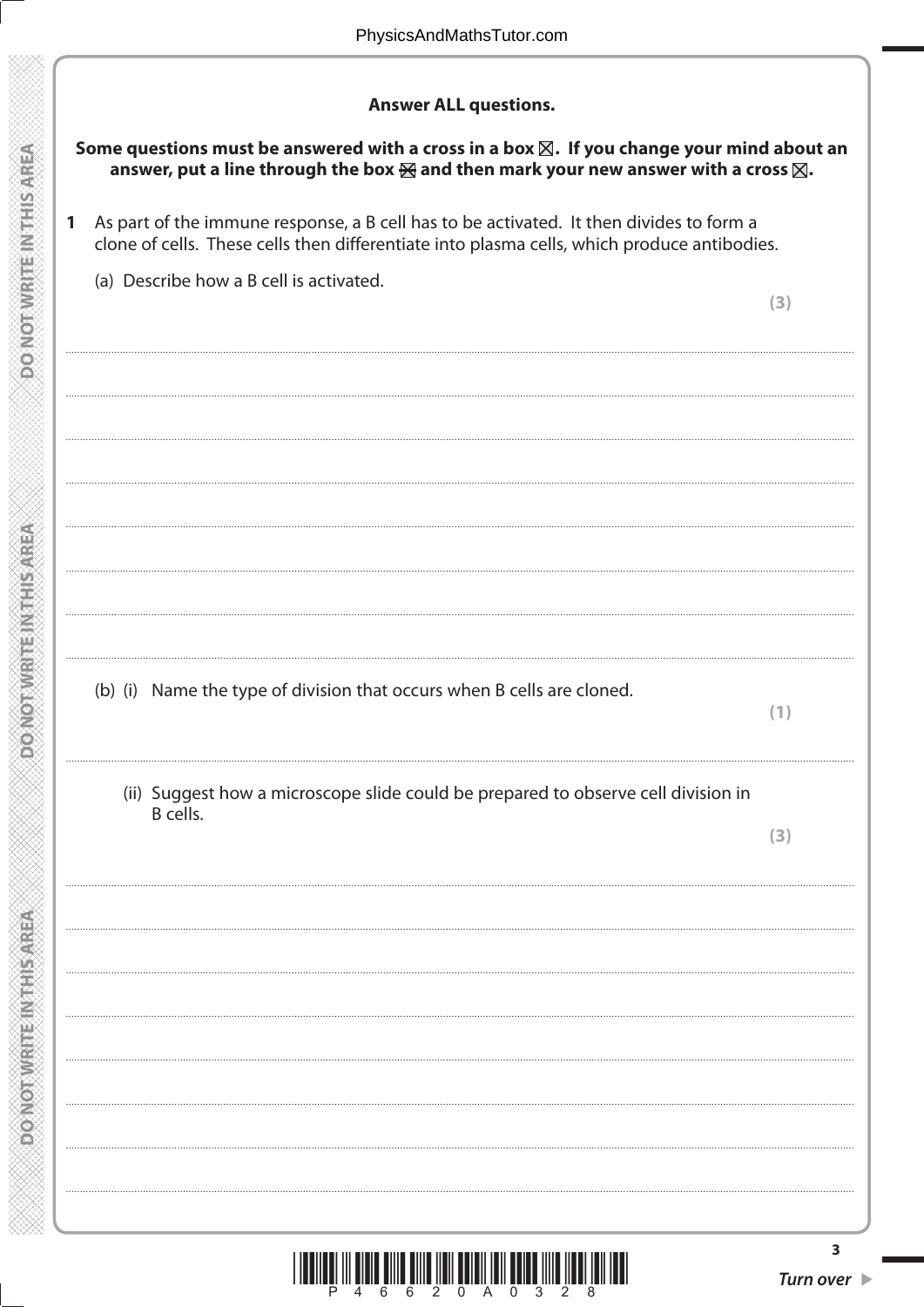(c) The electronmicrograph below shows a plasma cell. Some structures inside this cell have been labelled.



**DO NOT WRITE IN THIS AREA**

**DO NOT WRITE IN THIS AREA** 

**DO NOTE:** 

DO NOT WITH RIVERS RESPONSED

**DO NOT WRITE IN THIS AREA**

**DO NOT WRITE IN THE RARE** 

Magnification ×10 000

Place a cross  $\boxtimes$  in the box to identify each of the following structures.

 (i) Structure P **(1) A** chloroplast **B** Golgi apparatus **EC** mitochondrion **D** nucleus (ii) Structure R **(1) A** cytoplasm **B** lysosome **C** nucleus



**D** vacuole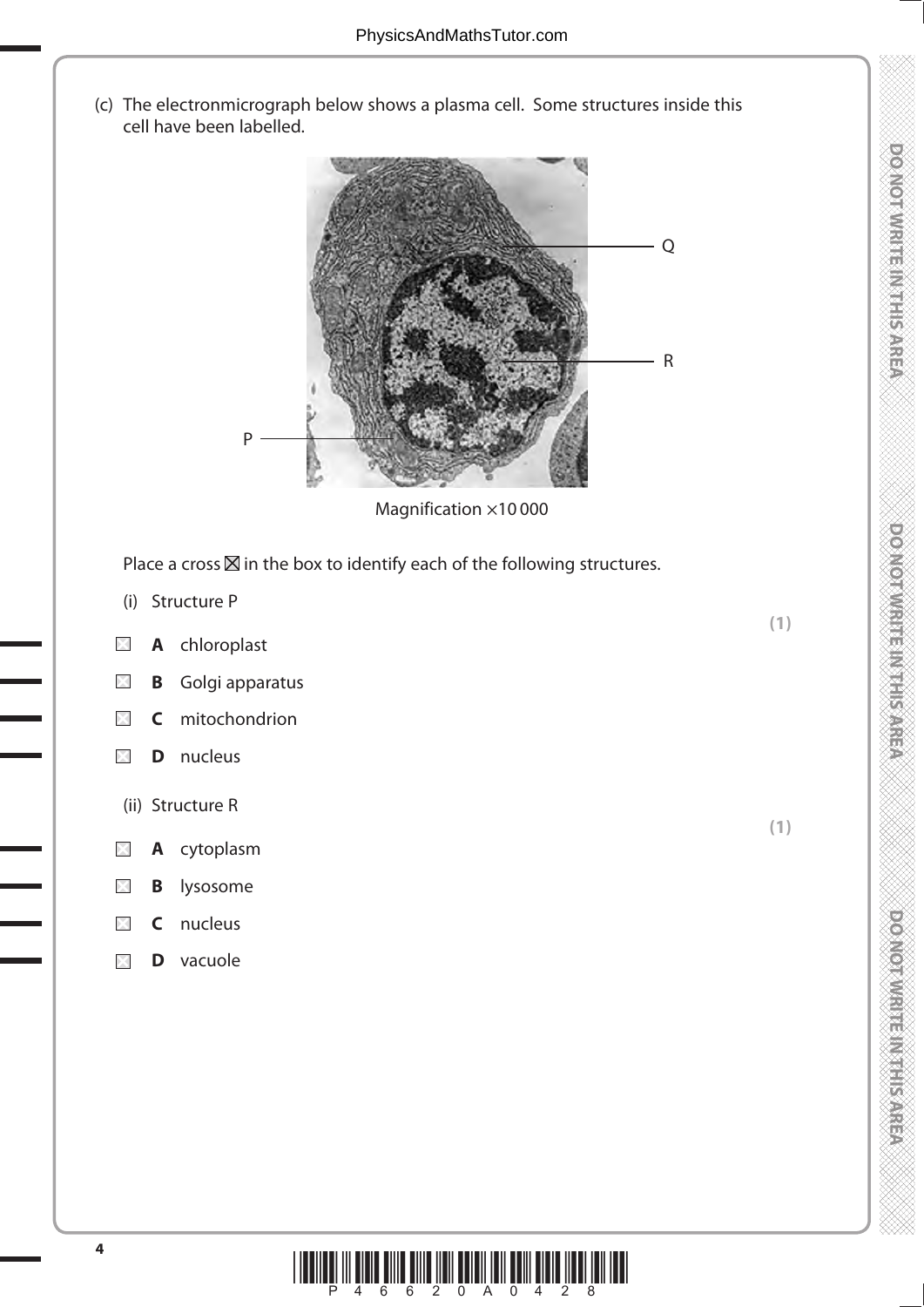|                                   | (iii) Name structure Q.                                                | (1) |
|-----------------------------------|------------------------------------------------------------------------|-----|
| <b>DOMOSHERWARENSARES</b><br><br> | (iv) Describe the role of structure Q in the production of antibodies. | (3) |
|                                   |                                                                        |     |
| NOTWRITE IN THIS AREA             | (Total for Question 1 = 13 marks)                                      |     |
| DONOT WRITEIN THIS AREA           |                                                                        |     |
|                                   |                                                                        |     |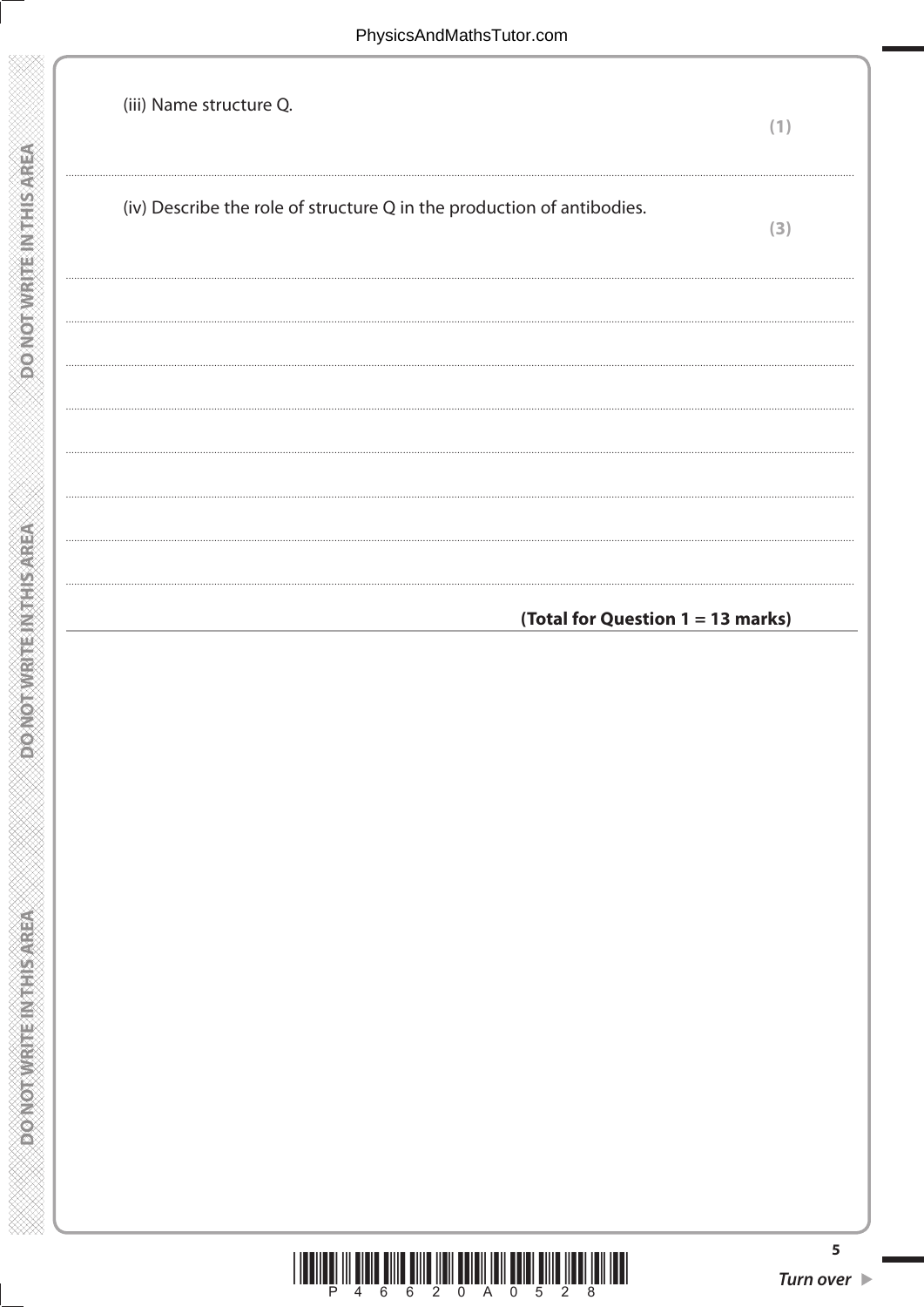- **2** Infection with human immunodeficiency virus (HIV) can lead to the condition known as AIDS. Patients with AIDS are very susceptible to infections caused by bacteria and viruses.
	- (a) The table below shows some features of bacteria and viruses.

For each feature, place **one** cross in the appropriate box, in each row, to show whether it is found in bacteria only, in viruses only or in both bacteria and viruses.

**(3)**

| <b>Feature</b>        | <b>Bacteria only</b> | <b>Viruses only</b> | <b>Both bacteria and viruses</b> |
|-----------------------|----------------------|---------------------|----------------------------------|
| Cytoplasm             |                      | ×                   |                                  |
| Nucleic acids         |                      | $>\x$               |                                  |
| Protein coat (capsid) |                      | >                   |                                  |

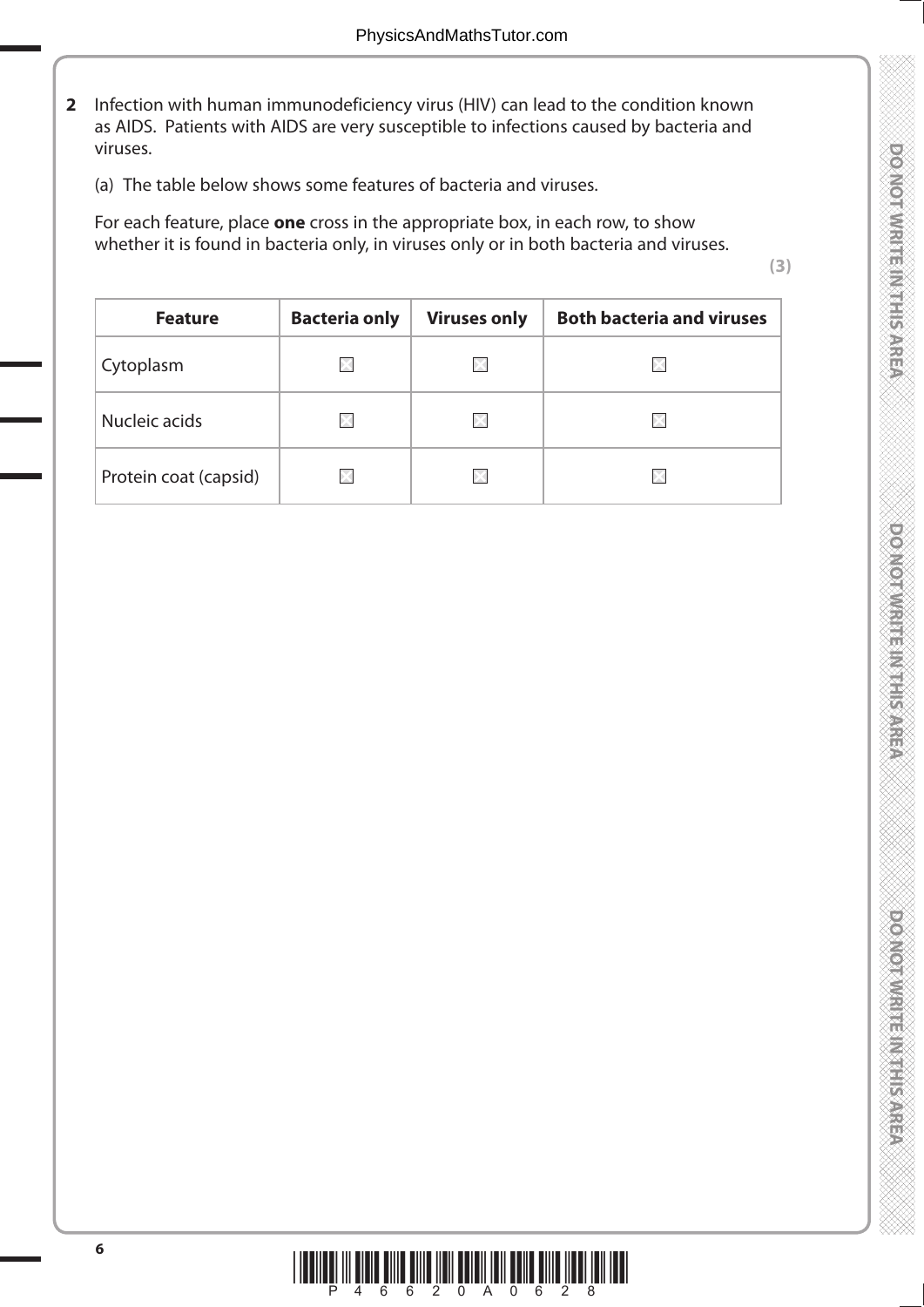(b) Phagocytosis by macrophages is a non-specific response to infection.

The ability of macrophages to carry out phagocytosis of bacteria was investigated.

Macrophages from patients with AIDS were compared with macrophages from people who did not have AIDS.

 These macrophages were obtained from the lungs of the individuals and incubated with bacteria for 60 minutes. The mean number of bacteria per macrophage was recorded at the start of the incubation period, after 30 minutes and after 60 minutes.

The results of this investigation are shown in the graph below.



 (i) It was concluded that there was no significant difference in the ability of these macrophages to carry out phagocytosis.

Using the information in the graph, suggest why this conclusion was made.

....................................................................................................................................................................................................................................................................................

....................................................................................................................................................................................................................................................................................

....................................................................................................................................................................................................................................................................................

....................................................................................................................................................................................................................................................................................

**(2)**

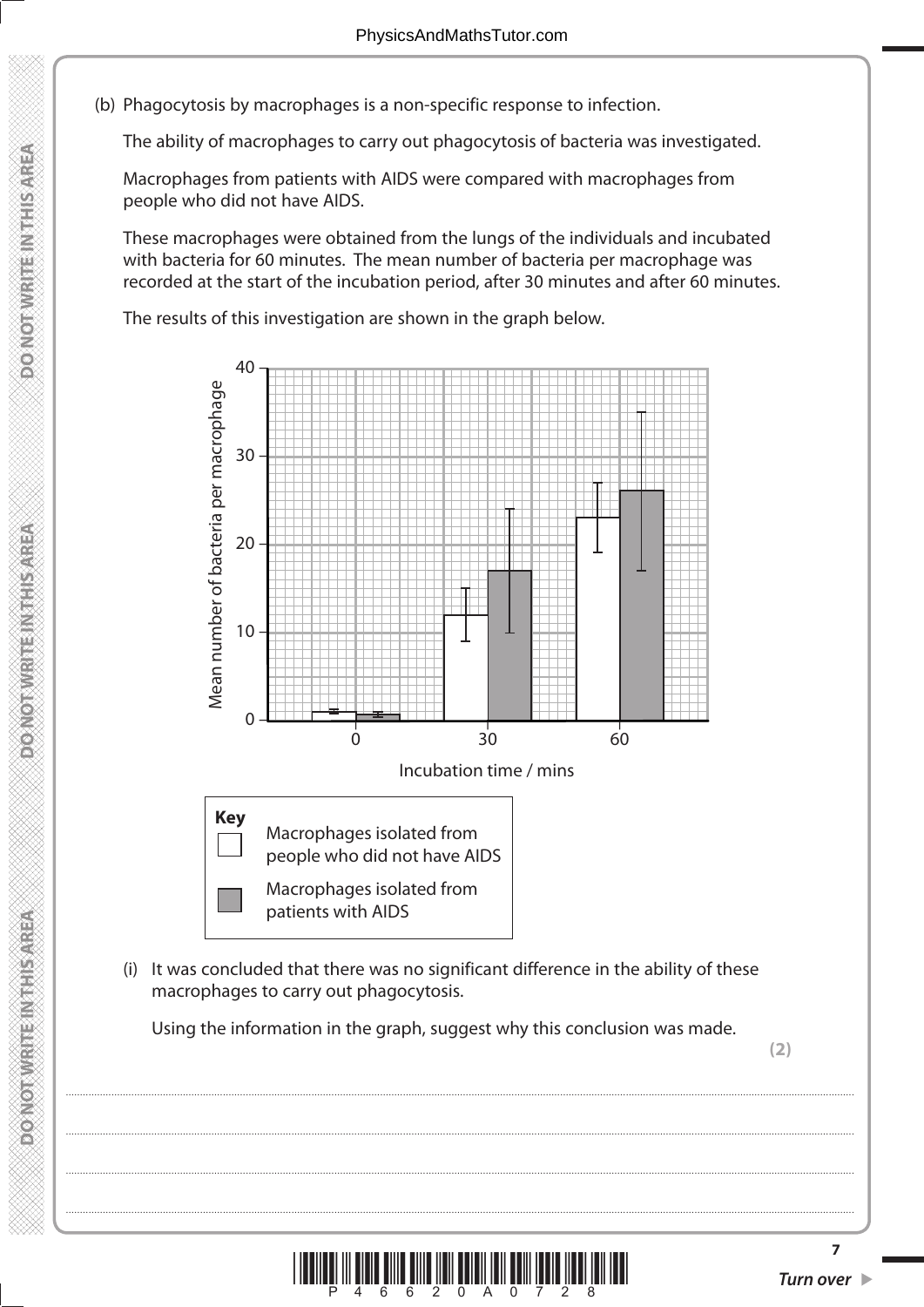| carries out phagocytosis of bacteria.                                              | (4) |
|------------------------------------------------------------------------------------|-----|
|                                                                                    |     |
|                                                                                    |     |
|                                                                                    |     |
|                                                                                    |     |
|                                                                                    |     |
|                                                                                    |     |
|                                                                                    |     |
|                                                                                    |     |
|                                                                                    |     |
|                                                                                    |     |
|                                                                                    |     |
|                                                                                    |     |
| (c) Antibiotics can be used to treat bacterial infections of patients with AIDS.   |     |
| (i) Distinguish between a bacteriostatic antibiotic and a bactericidal antibiotic. |     |
|                                                                                    | (2) |
|                                                                                    |     |
|                                                                                    |     |
|                                                                                    |     |
|                                                                                    |     |
|                                                                                    |     |
|                                                                                    |     |
|                                                                                    |     |
| (ii) Suggest why antibiotics are not used to treat infections caused by viruses.   |     |
|                                                                                    | (1) |
|                                                                                    |     |
|                                                                                    |     |
|                                                                                    |     |
| (Total for Question 2 = 12 marks)                                                  |     |
|                                                                                    |     |
|                                                                                    |     |
|                                                                                    |     |

**DOMOTIVIRIES IN THE SARES** 

**DONOTWRITE MITHIS AREA**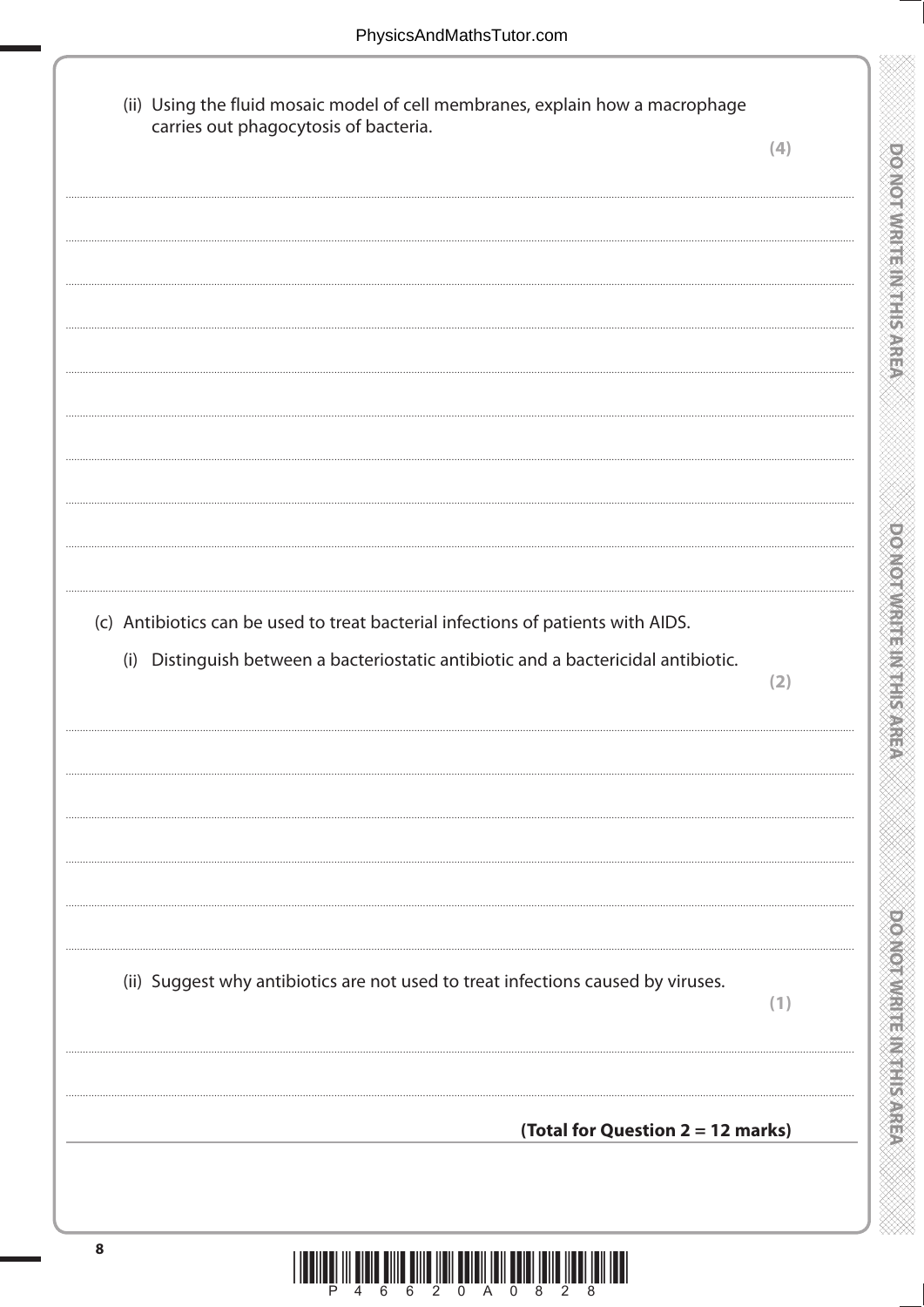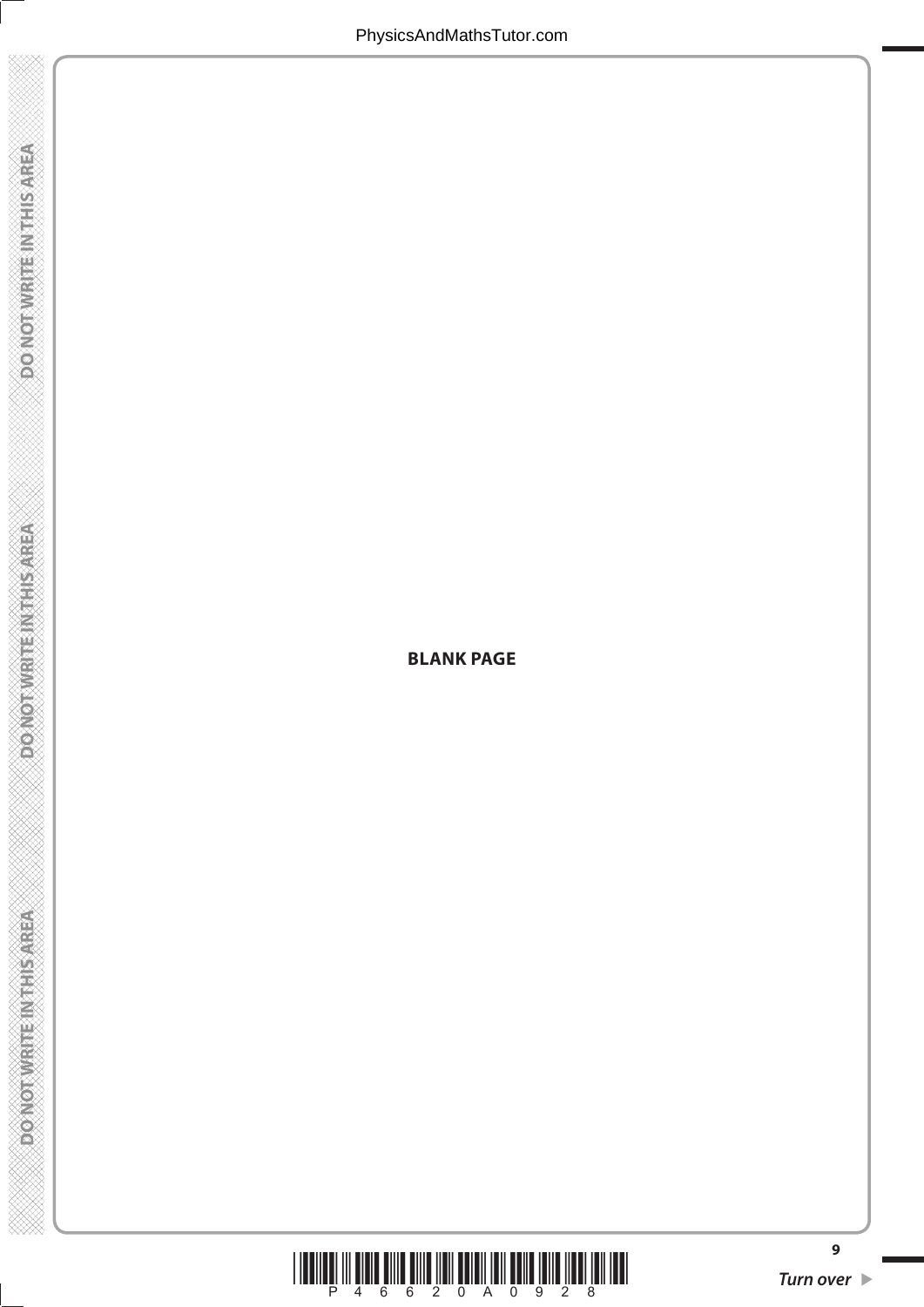3 Gross primary productivity (GPP) is affected by temperature and precipitation, which includes rain and snow.

The table below shows the mean annual temperature range and mean annual precipitation range in some ecosystems. The table also shows the GPP range in these ecosystems.

| <b>Ecosystem</b>           | Mean annual<br>temperature<br>range $/$ °C | Mean annual<br>precipitation<br>range / cm | <b>GPP range</b><br>/ $kJ$ m <sup>-2</sup> year <sup>-1</sup> |
|----------------------------|--------------------------------------------|--------------------------------------------|---------------------------------------------------------------|
| <b>Tropical rainforest</b> | 20 to 28                                   | 240 to 440                                 | 24 500 to 29 000                                              |
| Temperate forest           | 1 to 20                                    | 50 to 240                                  | 15 000 to 27 000                                              |
| Temperate grassland        | $-8$ to 20                                 | 20 to 130                                  | 1 700 to 11 000                                               |
| Tundra                     | $-14$ to $-8$                              | 10 to 110                                  | 850 to 2500                                                   |

(a) Explain the meaning of the term gross primary productivity (GPP).

 $(2)$ 

(b) Using the information in the table, describe and explain the effects of temperature and precipitation on GPP.

 $(5)$ 

**DOMORATION FOR SHOP** 

DO NOT WRITE IN THIS AREA

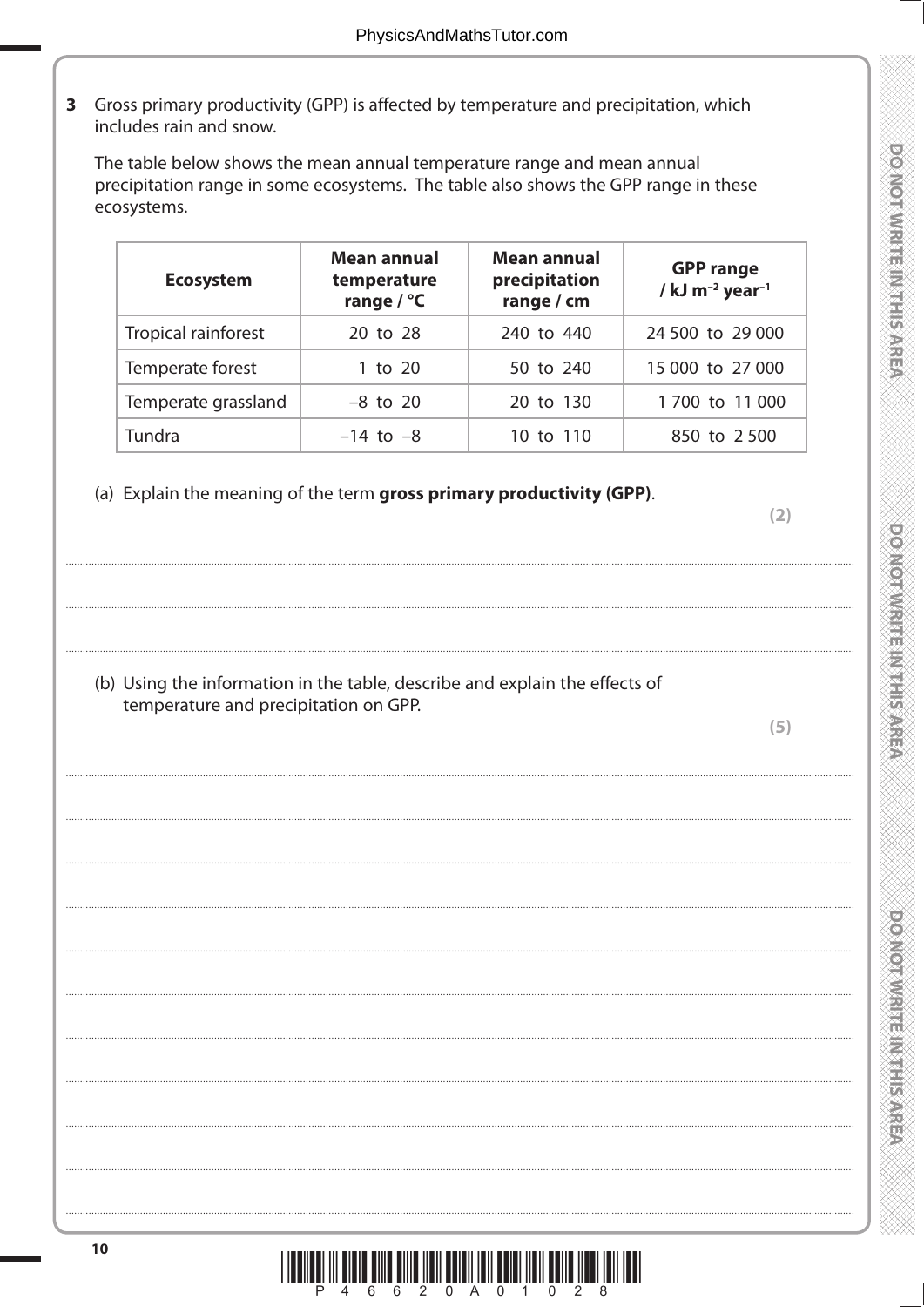(c) A desert has a mean annual temperature range of  $-8$  °C to 20 °C and a mean annual precipitation range of 0 to 20 cm.

Suggest a range for the GPP in this desert. Give reasons for your answer.

(d) The diagram below shows the flow of energy in part of an ecosystem.



 $11$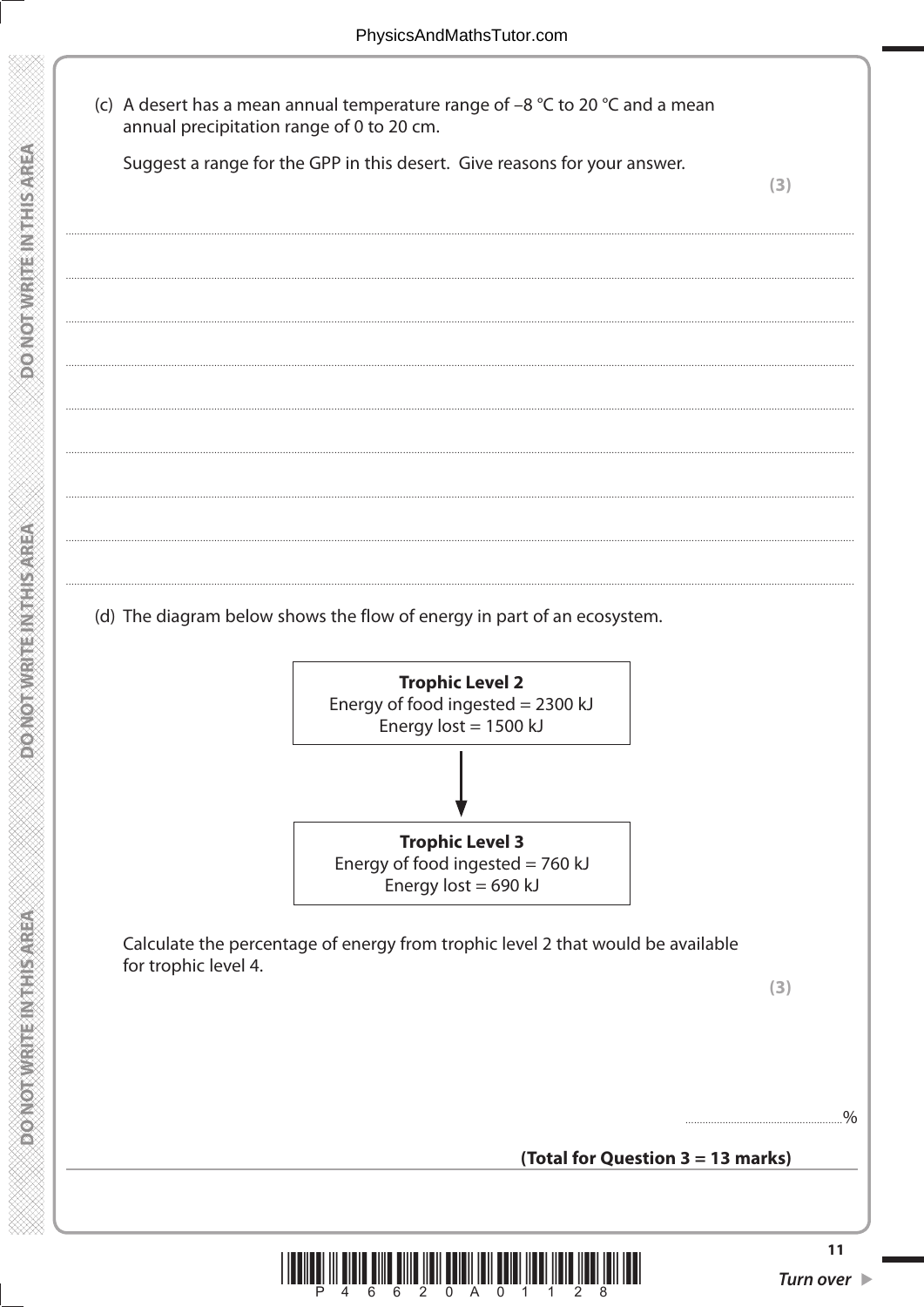An experiment was carried out to investigate the effect of temperature on the activity  $\overline{\mathbf{4}}$ of the enzyme RUBISCO. This enzyme is involved in the light-independent reaction of photosynthesis.

The RUBISCO was isolated from cotton plants and its activity measured.

The results of this experiment are shown in the table below.

| Temperature / °C | <b>Activity of RUBISCO</b><br>/ arbitrary units |
|------------------|-------------------------------------------------|
| 25               | 2.3                                             |
| 30               | 3.2                                             |
| 35               | 4.2                                             |
| 40               | 5.0                                             |
| 45               | 4.4                                             |
| 50               | 1.7                                             |
|                  |                                                 |

(a) Using the information in the table, explain the effects of temperatures above 40 °C on the activity of RUBISCO.

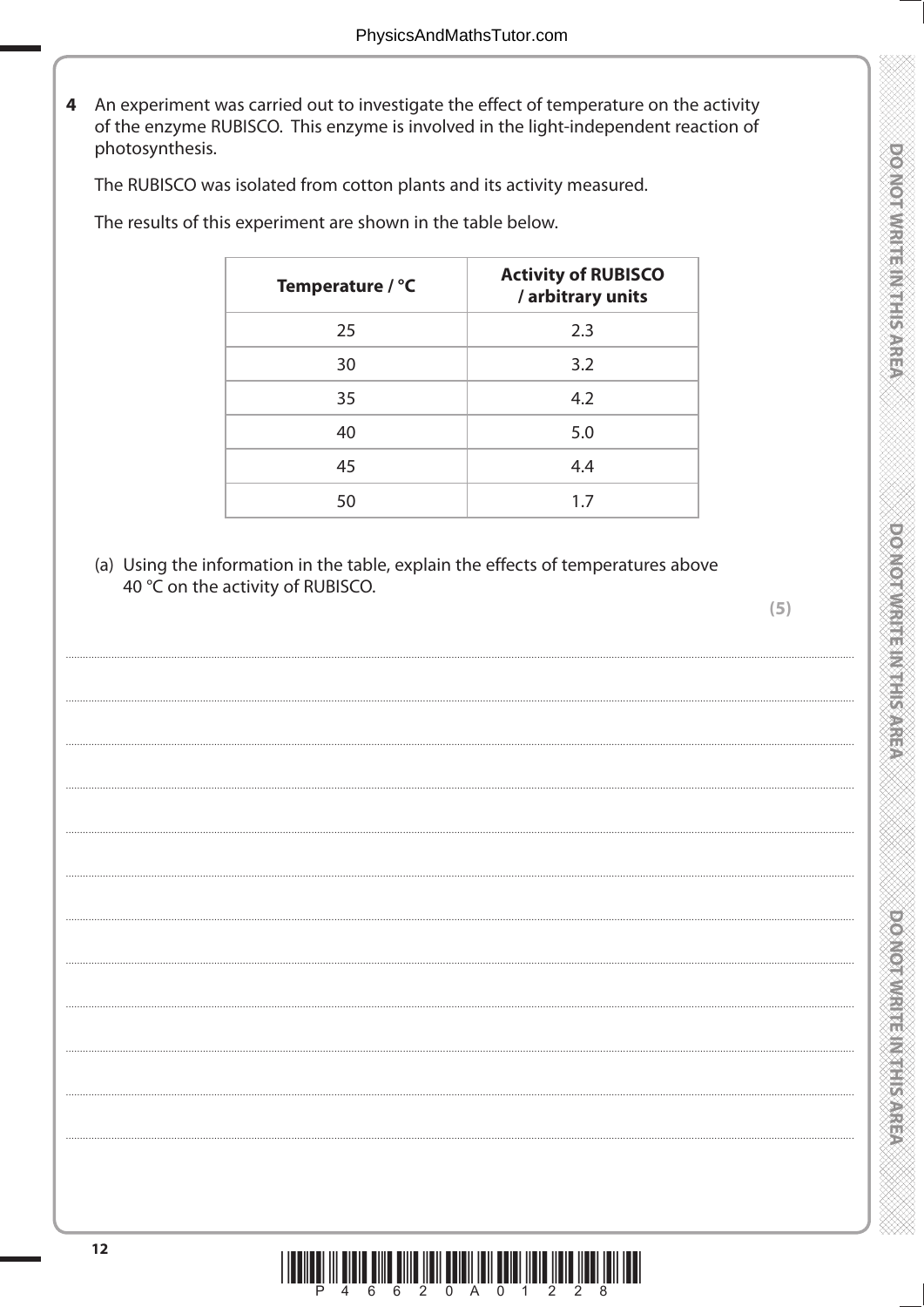| (b) Name the two substrates that would have been used in this experiment.                                                                                                                                                                | (1) |
|------------------------------------------------------------------------------------------------------------------------------------------------------------------------------------------------------------------------------------------|-----|
| (c) Place a cross $\boxtimes$ in the box to complete the following sentences.<br>The pH was kept constant to make the experiment<br>(i)<br>accurate<br>A<br>precise<br>B                                                                 | (1) |
| <b>C</b> reliable<br>D valid                                                                                                                                                                                                             |     |
| (ii) The optimum temperature of RUBISCO can be determined by<br><b>A</b> measuring the activity at 1°C intervals between 35°C and 40°C<br>$\mathbb{X}$<br>measuring the activity at 1°C intervals between 40°C and 45°C<br>$\times$<br>B | (1) |
| measuring the activity at 1°C intervals between 35°C and 45°C<br>$\times$<br>C<br>repeating the experiment at 35 °C, 40 °C and 45 °C three more times<br>D<br>(Total for Question 4 = 8 marks)                                           |     |

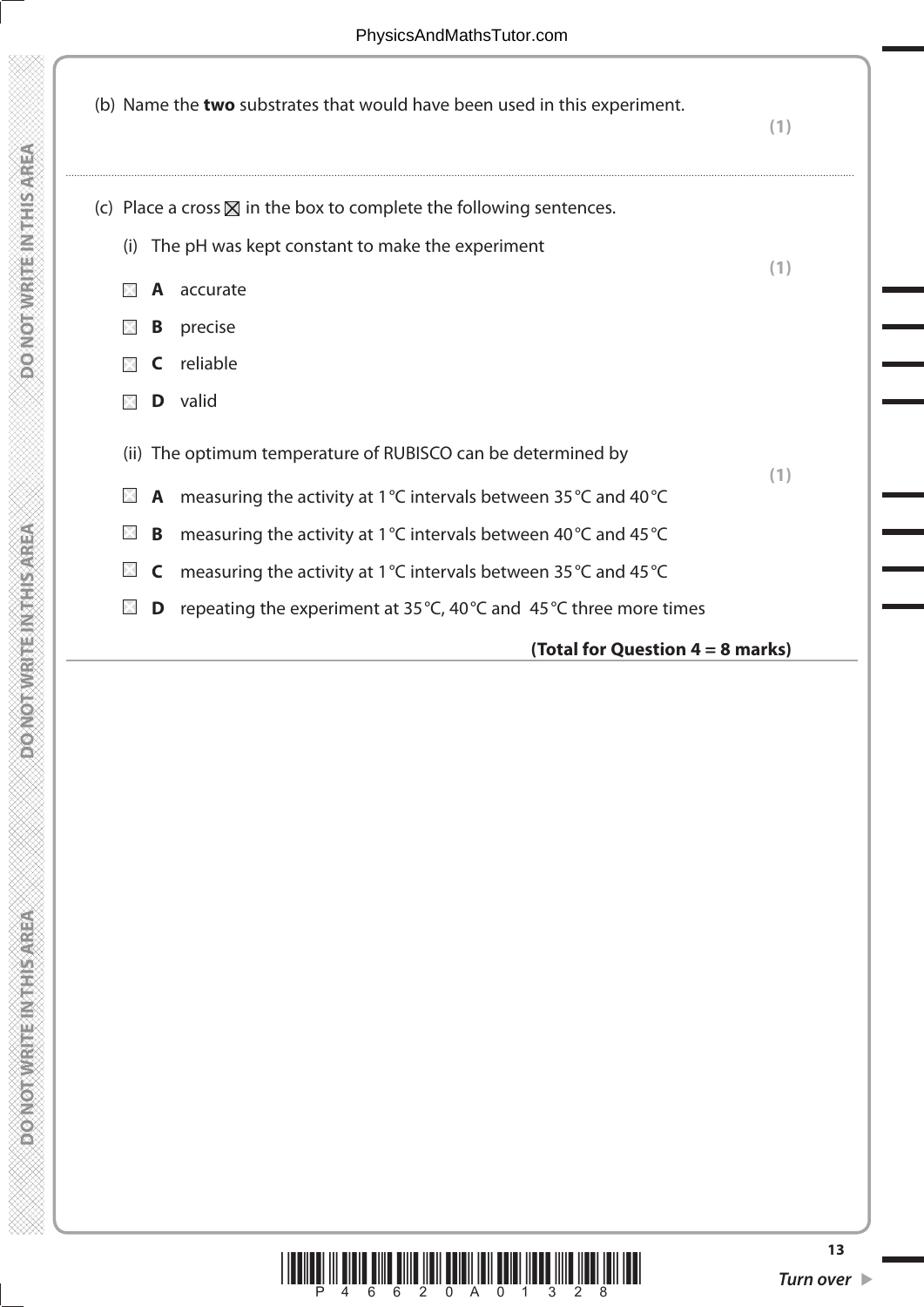5 Analysis of pollen in peat bogs can provide evidence for global warming.

Peat is acidic and has low levels of oxygen. As a result, pollen is preserved in the peat for many years.

The diagram below shows the structure of a pollen grain.



**Polycial Microsoft Property**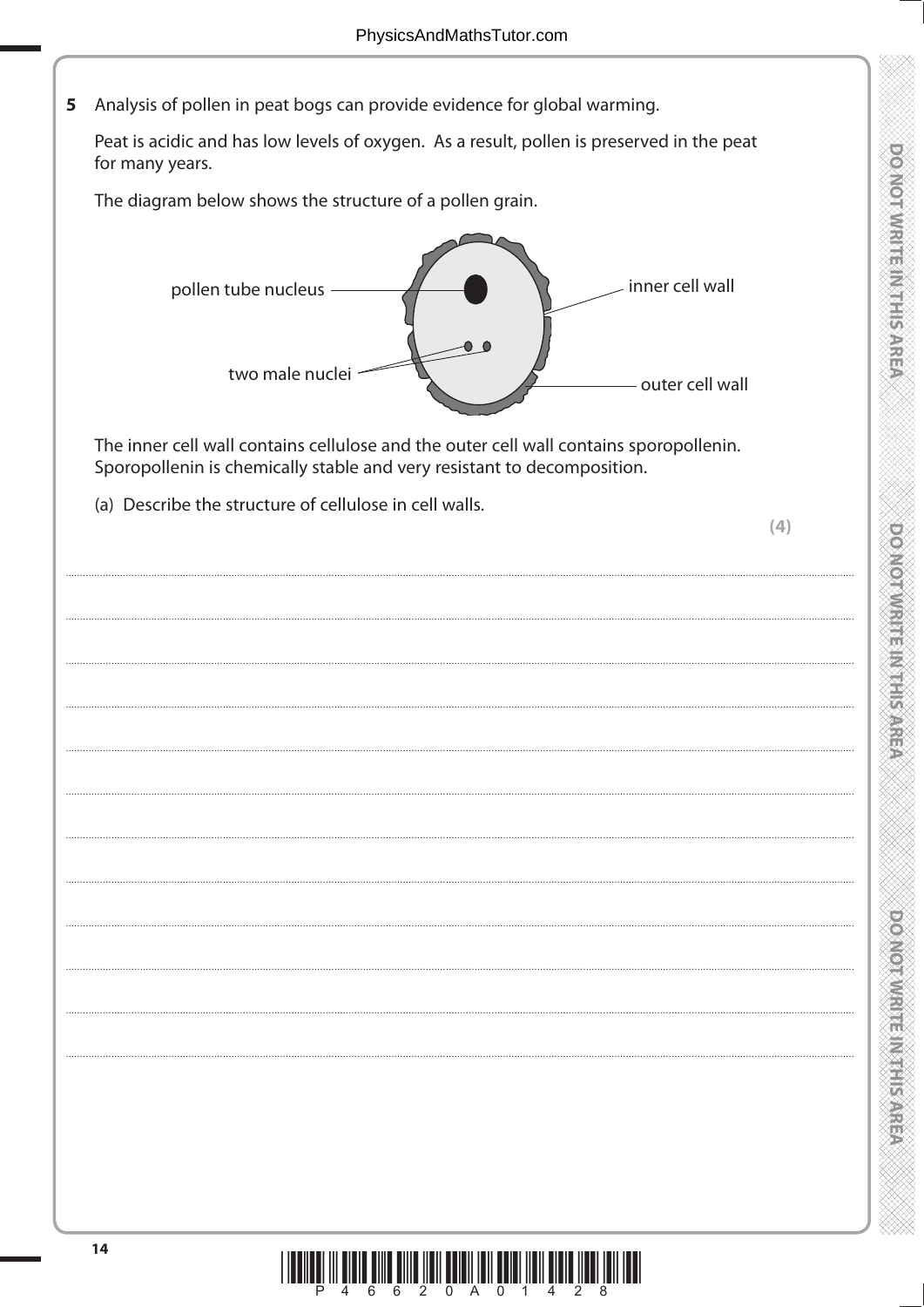**DO NOT WRITE IN THIS AREA** 

**DONOTWRITEINTHISAREA** 

**DONOT WRITEIN THIS AREA** 

| (b) Suggest why pollen in peat bogs is preserved for many years.                                         | (4) |
|----------------------------------------------------------------------------------------------------------|-----|
|                                                                                                          |     |
|                                                                                                          |     |
|                                                                                                          |     |
|                                                                                                          |     |
|                                                                                                          |     |
|                                                                                                          |     |
|                                                                                                          |     |
|                                                                                                          |     |
|                                                                                                          |     |
|                                                                                                          |     |
|                                                                                                          |     |
|                                                                                                          |     |
|                                                                                                          |     |
|                                                                                                          |     |
| (c) Describe the role of each of the male nuclei in the process of fertilisation in<br>flowering plants. |     |
|                                                                                                          | (4) |
|                                                                                                          |     |
|                                                                                                          |     |
|                                                                                                          |     |
|                                                                                                          |     |
|                                                                                                          |     |
|                                                                                                          |     |
|                                                                                                          |     |
|                                                                                                          |     |
|                                                                                                          |     |
|                                                                                                          |     |
|                                                                                                          |     |
|                                                                                                          |     |
|                                                                                                          |     |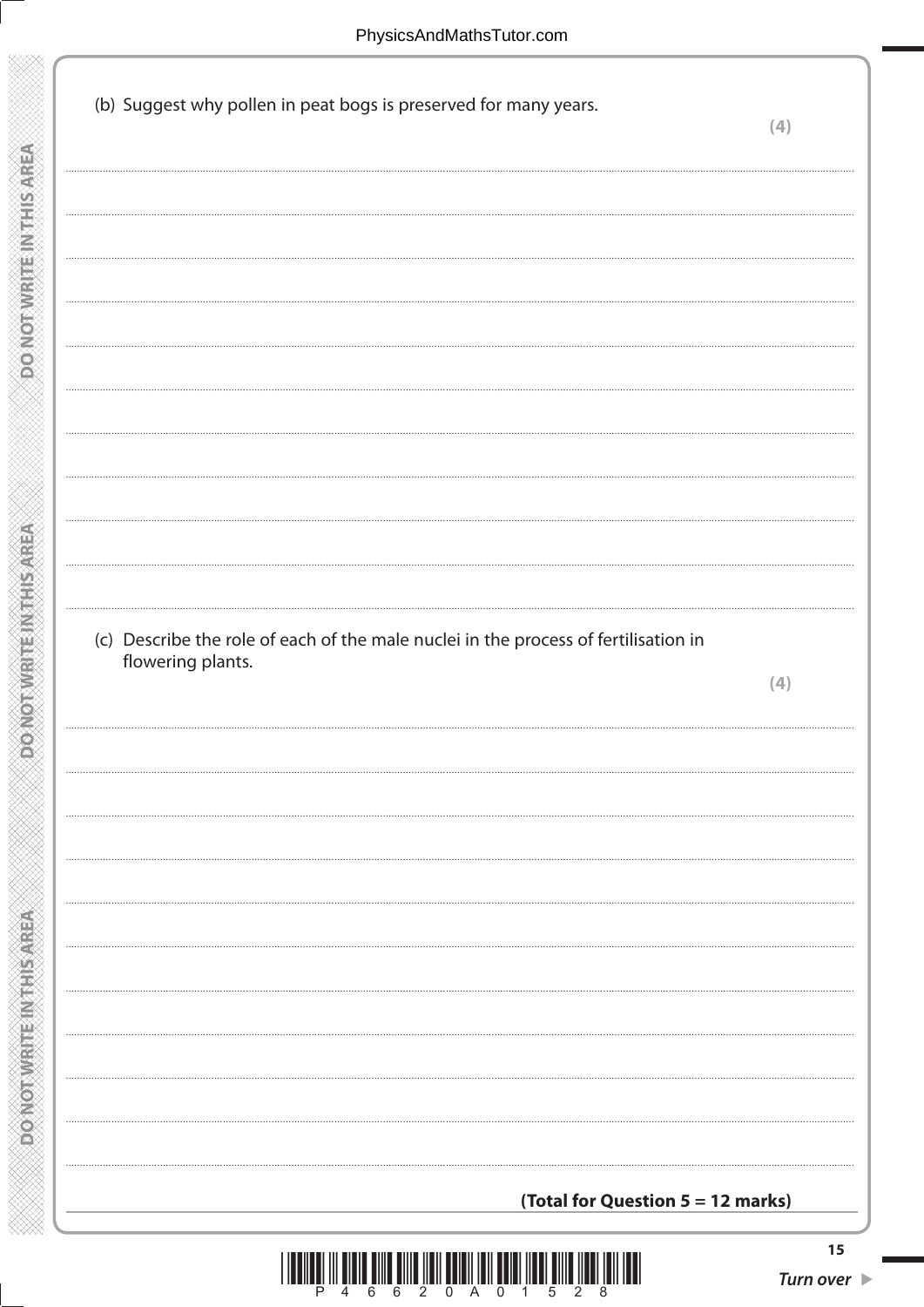**6** Volcanic eruptions have had an effect on the climate and temperature of the Earth.

Analysis of pollen in peat bogs and changes in sea levels give evidence for climate change.

**DO NOT WRITE IN THIS AREA**

**DO NOT WRITE IN THIS AREA** 

**DO NOTE:** 

power was also the way is studied

**DO NOT WRITE IN THIS AREA**

**PORTORIAL PROPERTY AND INCOME.** 

Toba is a volcano in Sumatra that erupted approximately 70 000 years ago. The map below shows the location of Sumatra.



The graph below shows the result of pollen counts at different depths in a peat bog in France.



Depth of layers in peat bog / m

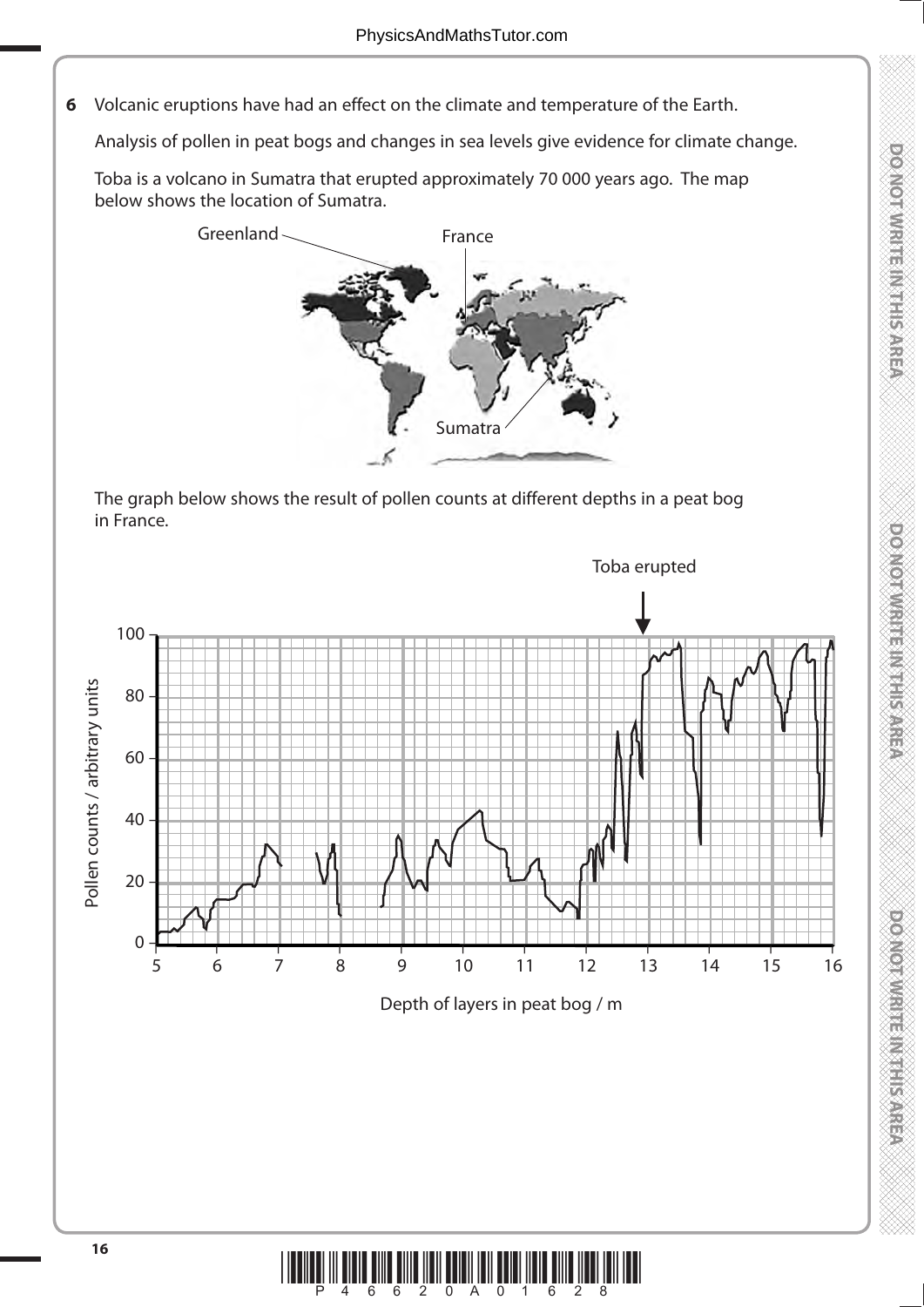**DO NOT WRITE IN THIS AREA** 

**DONOTWRITE INTHIS AREA** 

**ASING PRIMERING ANOXOR** 

| (b) Suggest why there is no data for some of the depths. | (1) |
|----------------------------------------------------------|-----|
|                                                          |     |
|                                                          |     |
|                                                          |     |
|                                                          |     |
|                                                          |     |
|                                                          |     |
|                                                          |     |
|                                                          |     |
|                                                          |     |
|                                                          |     |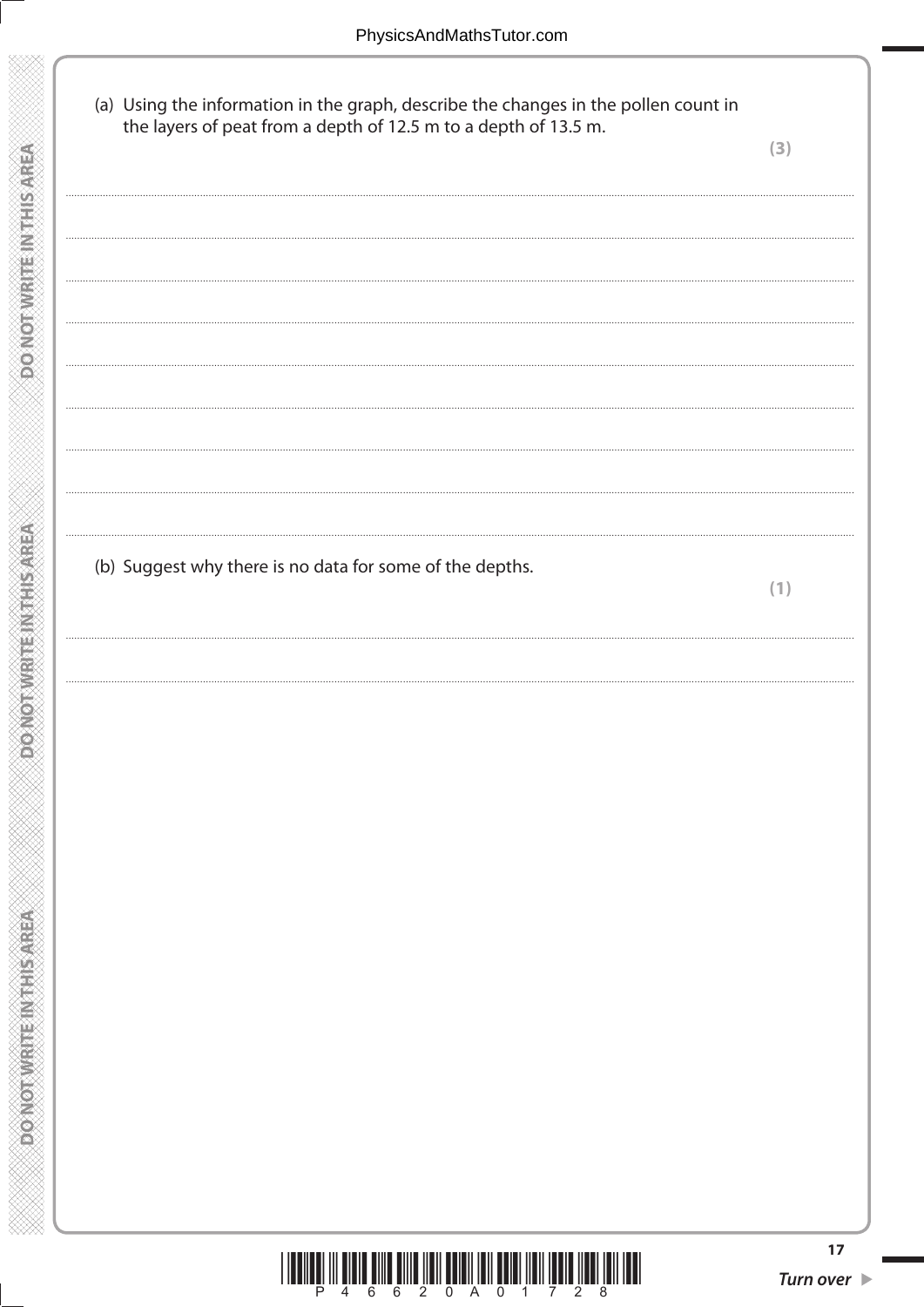(c) The graph below shows changes to sea levels, compared to the present day, in the oceans around Greenland.



**POING MANUFACTURERS AND STREET**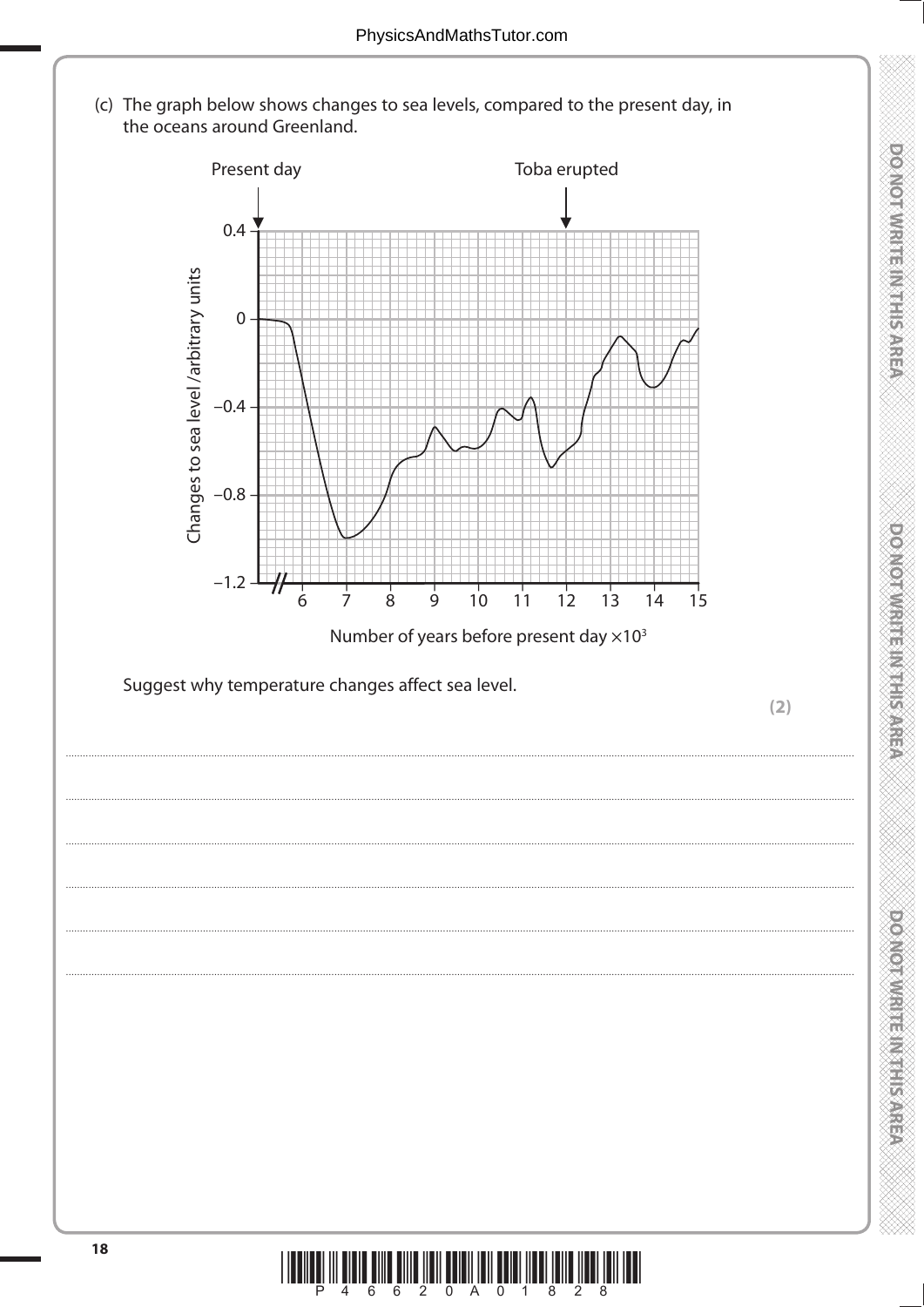**DO NOT WRITE INTHIS AREA** 

**DONOTWRITEIN THIS AREA** 

**AS WORKING THAT HIS AREA** 

(d) It is claimed that the volcanic eruption of Toba caused a change in world climate. (i) Using the information in both graphs, describe the evidence that supports this claim.  $(2)$ (ii) Using the information in both graphs, suggest why this claim may not be true.  $(3)$ (Total for Question 6 = 11 marks)

![](_page_18_Picture_2.jpeg)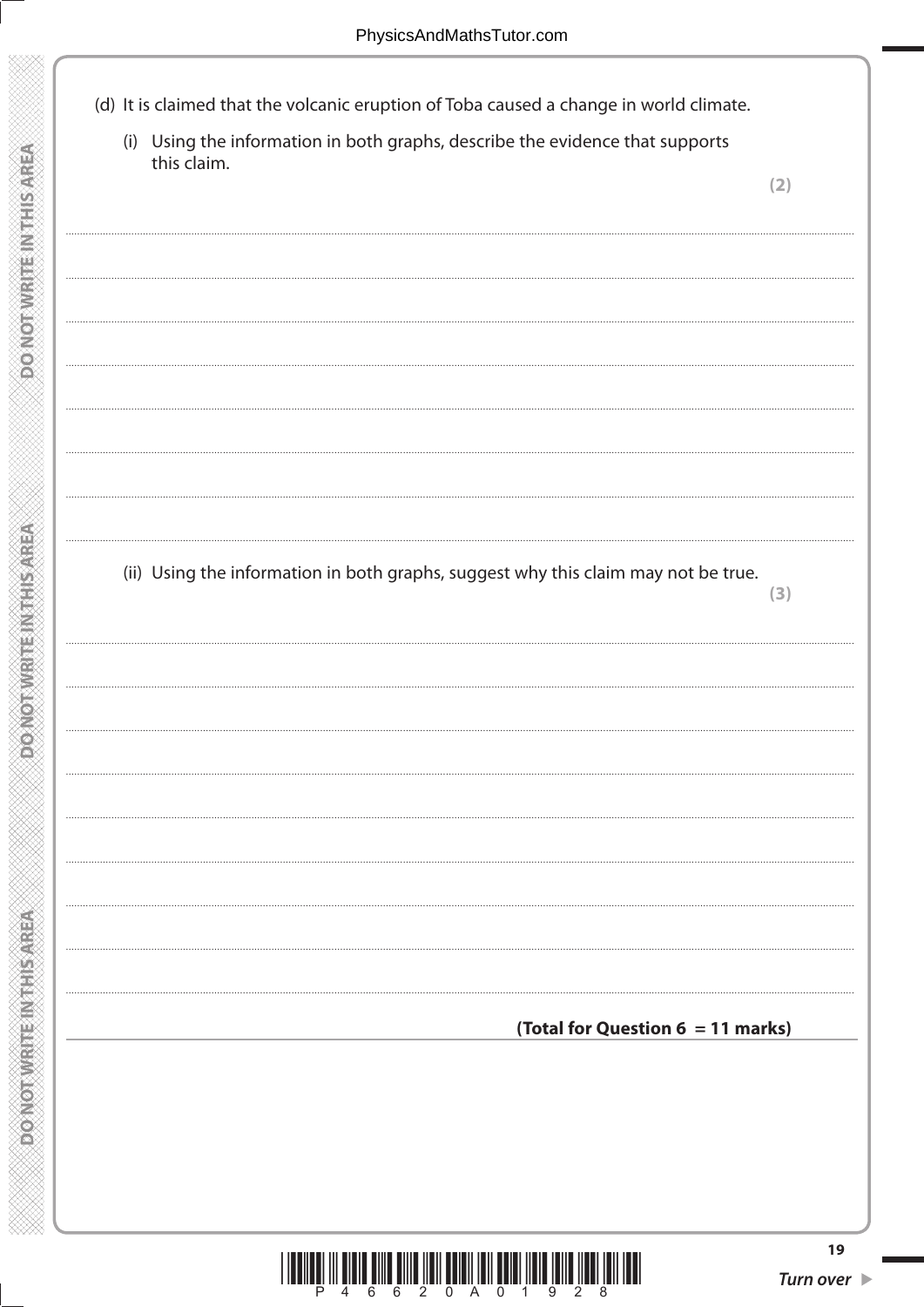![](_page_19_Picture_5.jpeg)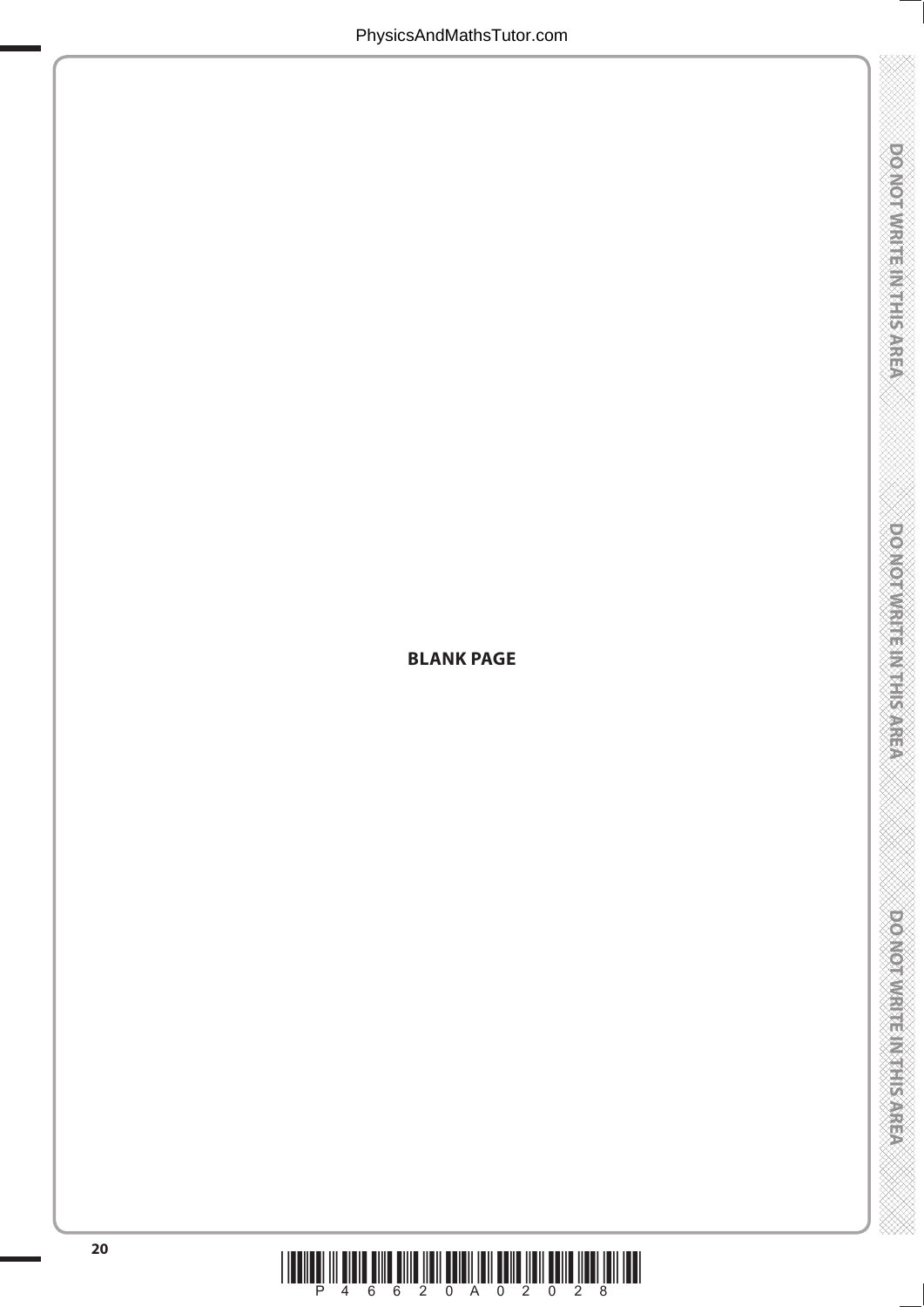**DO NOT WRITE INTHIS AREA** 

**DOMOT WRITEIN THIS AREA** 

**AS WORKING THAT HIS AREA** 

A pathologist can use a number of methods to estimate the time of death of a body  $\overline{\mathbf{z}}$ found at a crime scene. (a) The pathologist will measure the body temperature and the temperature of the surroundings. Explain why it is necessary to take these two measurements as soon as possible.  $(3)$  $21$ 

<u>I III QIND DIID IIII QIDI QIDI DIID III QIDD III QI</u> 4 6 6 2 0 A 0 2 1 2 8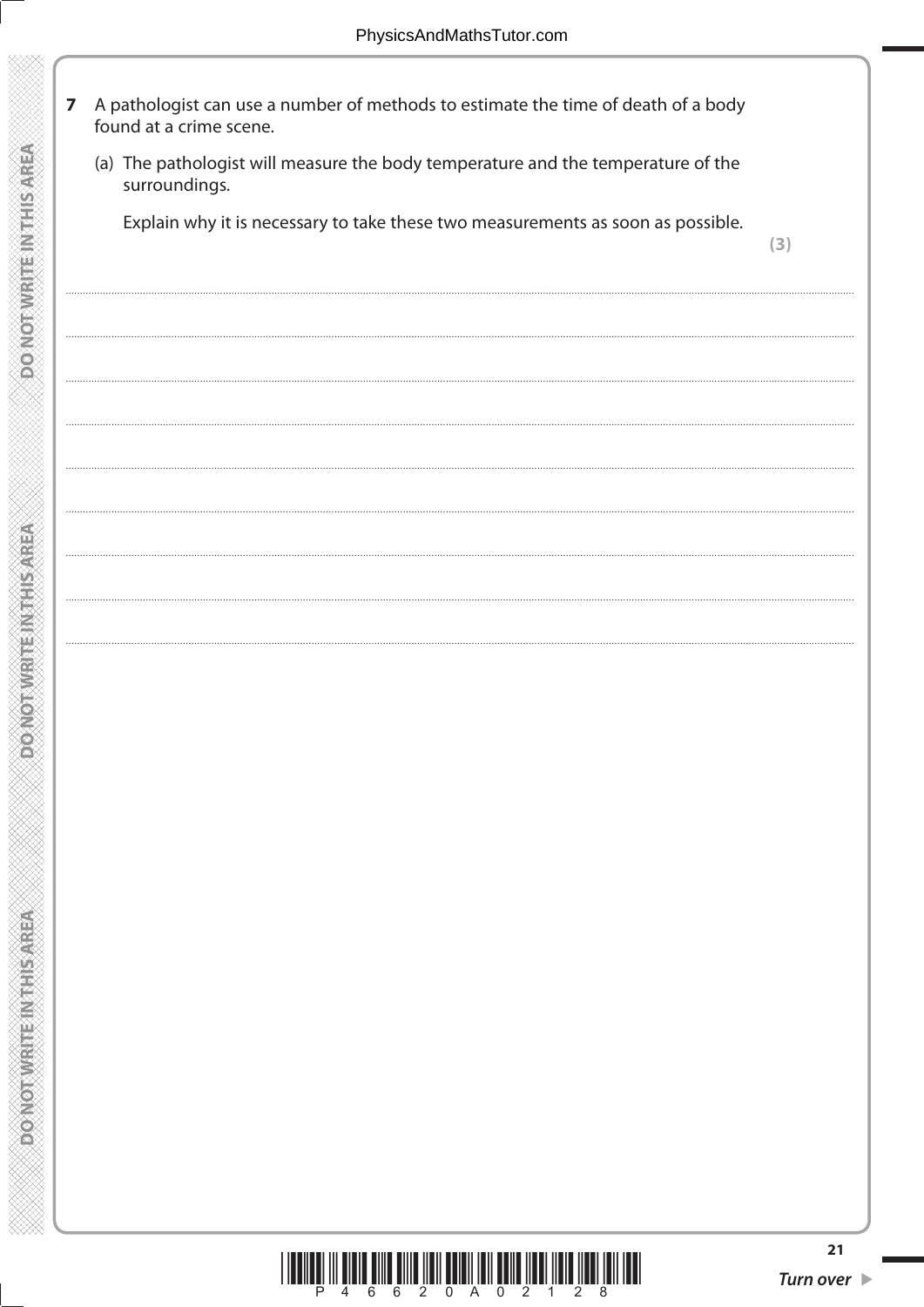(b) The graph below shows variation in the body temperature of a living person over a period of 24 hours.

![](_page_21_Figure_2.jpeg)

Time of day

![](_page_21_Picture_4.jpeg)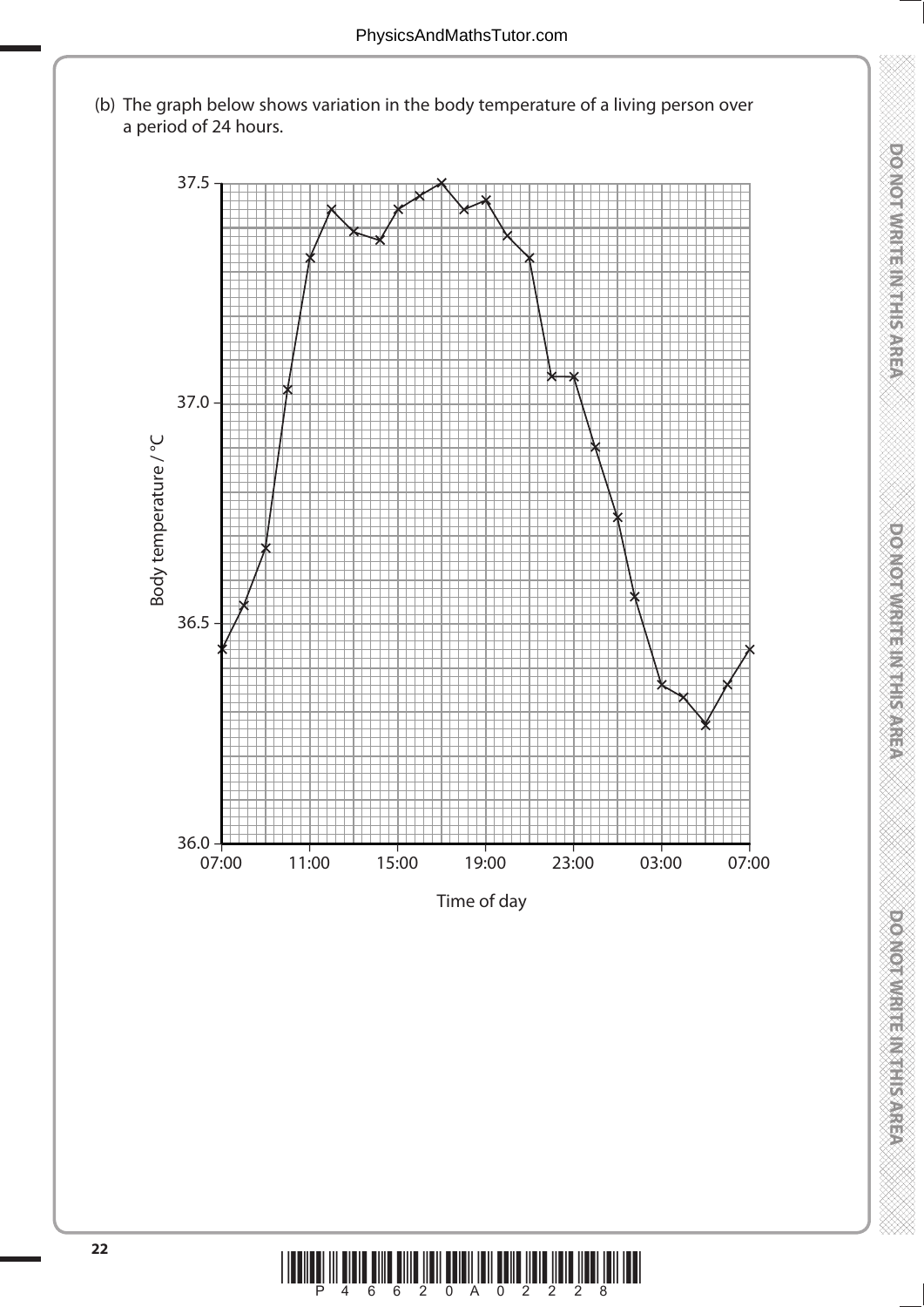**DO NOT WRITE IN THIS AREA** 

DO NOT WEITEIN THIS AREA

**JOONOT WRITE IN THIS AREA** 

| $^{\circ}$ C<br>(ii) Suggest how a pathologist could use the information in this graph to estimate<br>the time of death of a body at a crime scene.<br>(2) | (i) Using the information in the graph, calculate the maximum change in body<br>temperature over this period of 24 hours. | (2) |
|------------------------------------------------------------------------------------------------------------------------------------------------------------|---------------------------------------------------------------------------------------------------------------------------|-----|
|                                                                                                                                                            |                                                                                                                           |     |
|                                                                                                                                                            |                                                                                                                           |     |
|                                                                                                                                                            |                                                                                                                           |     |
|                                                                                                                                                            |                                                                                                                           |     |
|                                                                                                                                                            |                                                                                                                           |     |

![](_page_22_Picture_2.jpeg)

 $23$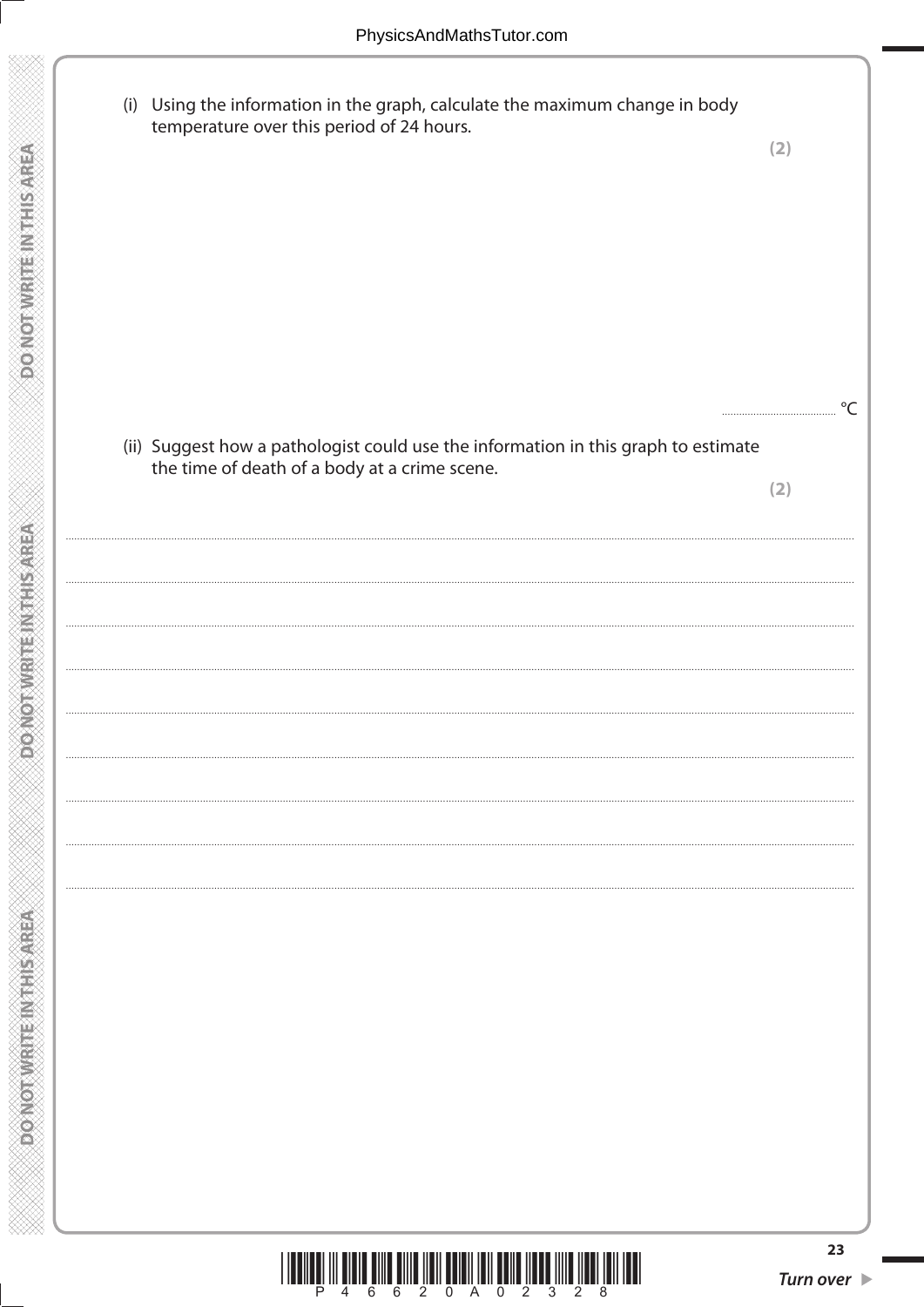\*(c) A pathologist can also use forensic entomology to estimate the time of death of a body.

![](_page_23_Picture_2.jpeg)

<u>i III ÎLANÊ ÊINA ÎNIN ÎNIN ÊNINÎTIN ÊNIN ÎNIN ÎNIN ÎNIN ÎNIN</u>

**POSTORY IN EXPLORATION**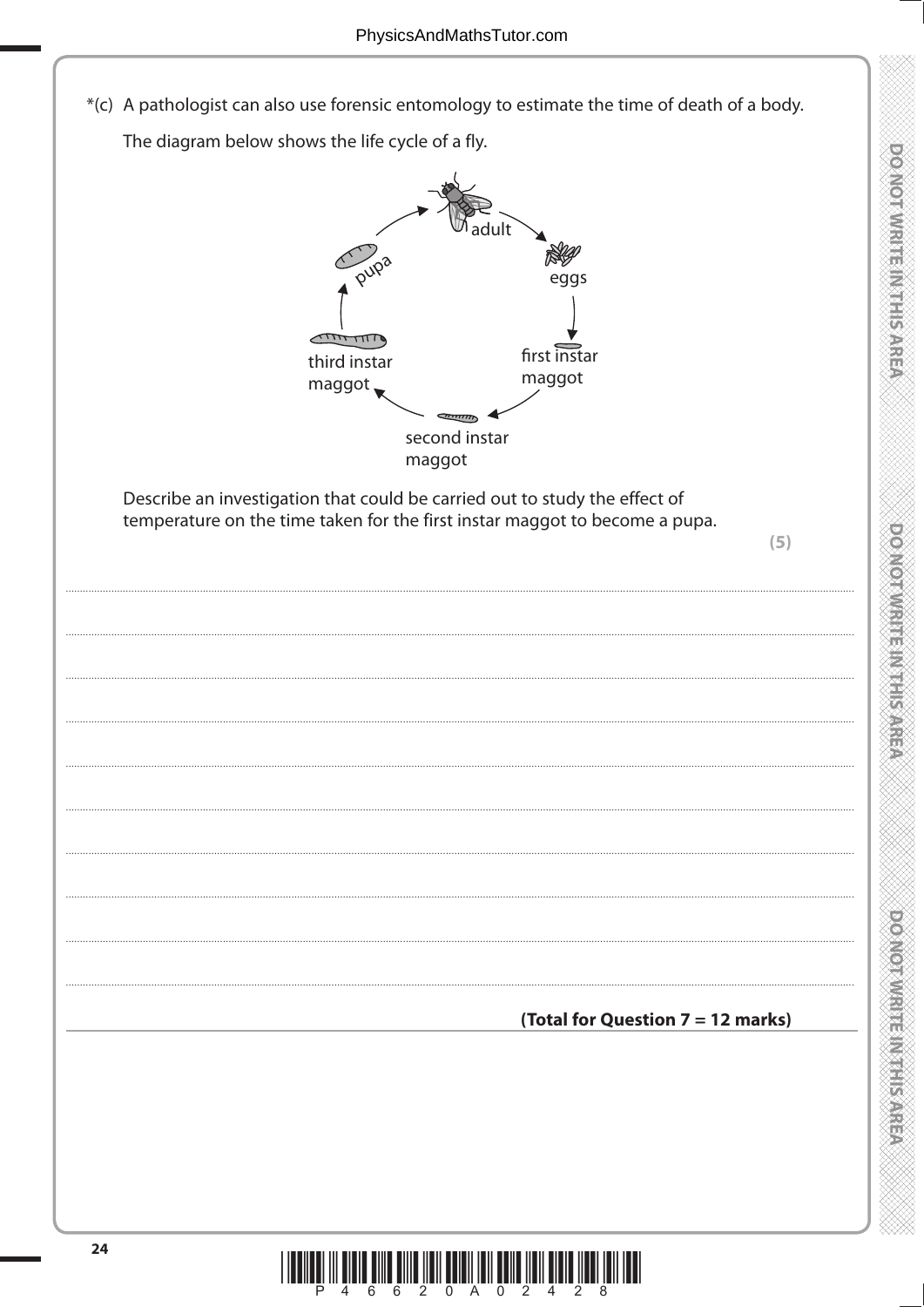- One gene can give rise to more than one protein. 8
	- (a) Give three differences between fibrous and globular proteins.

![](_page_24_Picture_7.jpeg)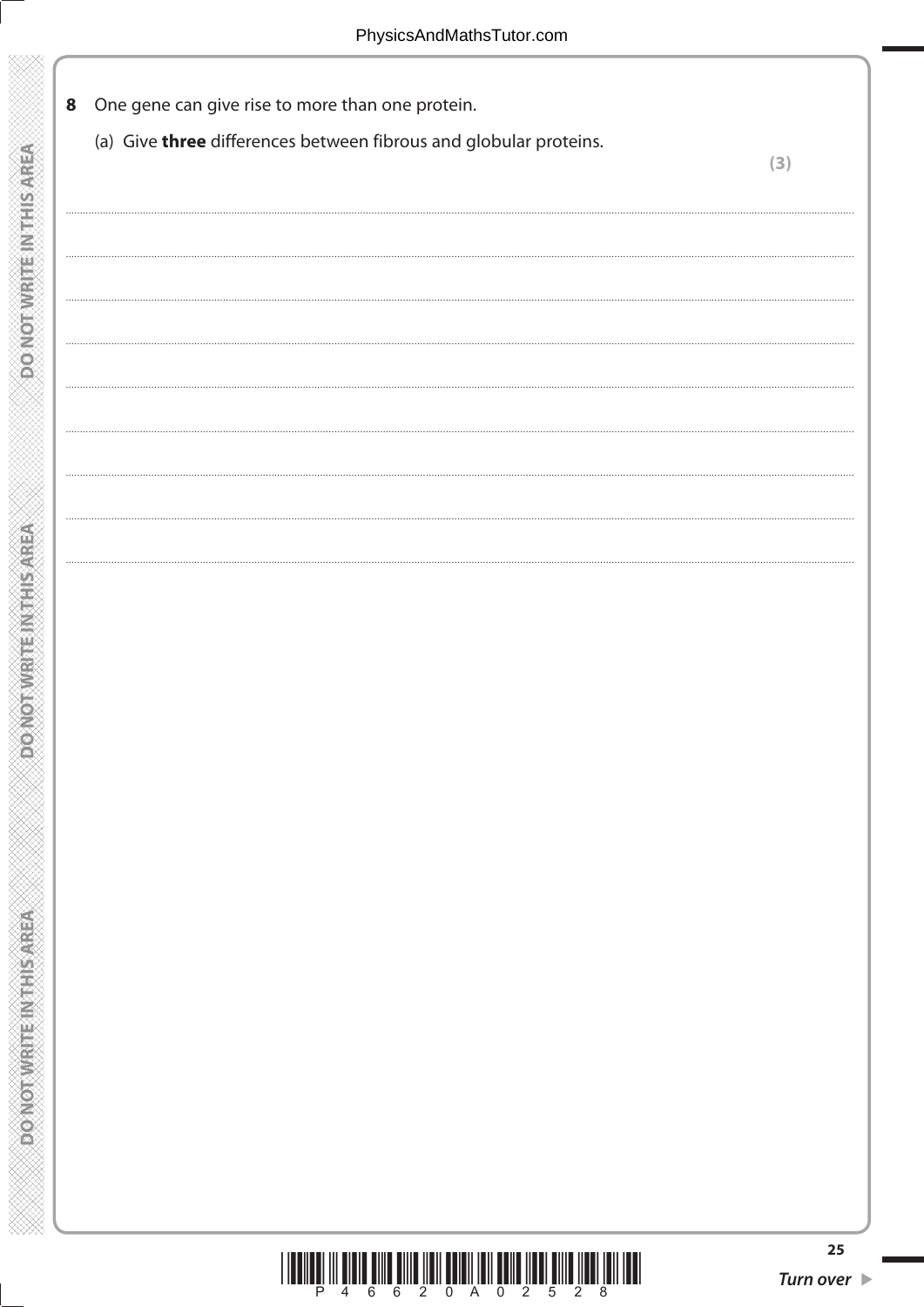| *(b) Sex determination in <i>Drosophila</i> (fruit fly) is controlled by the Sxl gene that codes<br>for the Sxl protein. The Sxl gene is the same in female and male Drosophila. |  |
|----------------------------------------------------------------------------------------------------------------------------------------------------------------------------------|--|
| The length of the protein in the female <i>Drosophila</i> is different from the length of<br>the protein in the male Drosophila.                                                 |  |
| Suggest how the same Sxl gene can give rise to these different proteins.                                                                                                         |  |
|                                                                                                                                                                                  |  |
|                                                                                                                                                                                  |  |

power with the Kitches Area **PONOTIVE IT ENTIRES** (Total for Question  $8 = 9$  marks)

DOMOTWRITE IN THIS AREA

**TOTAL FOR PAPER = 90 MARKS** 

![](_page_25_Picture_5.jpeg)

 $\ddot{\phantom{a}}$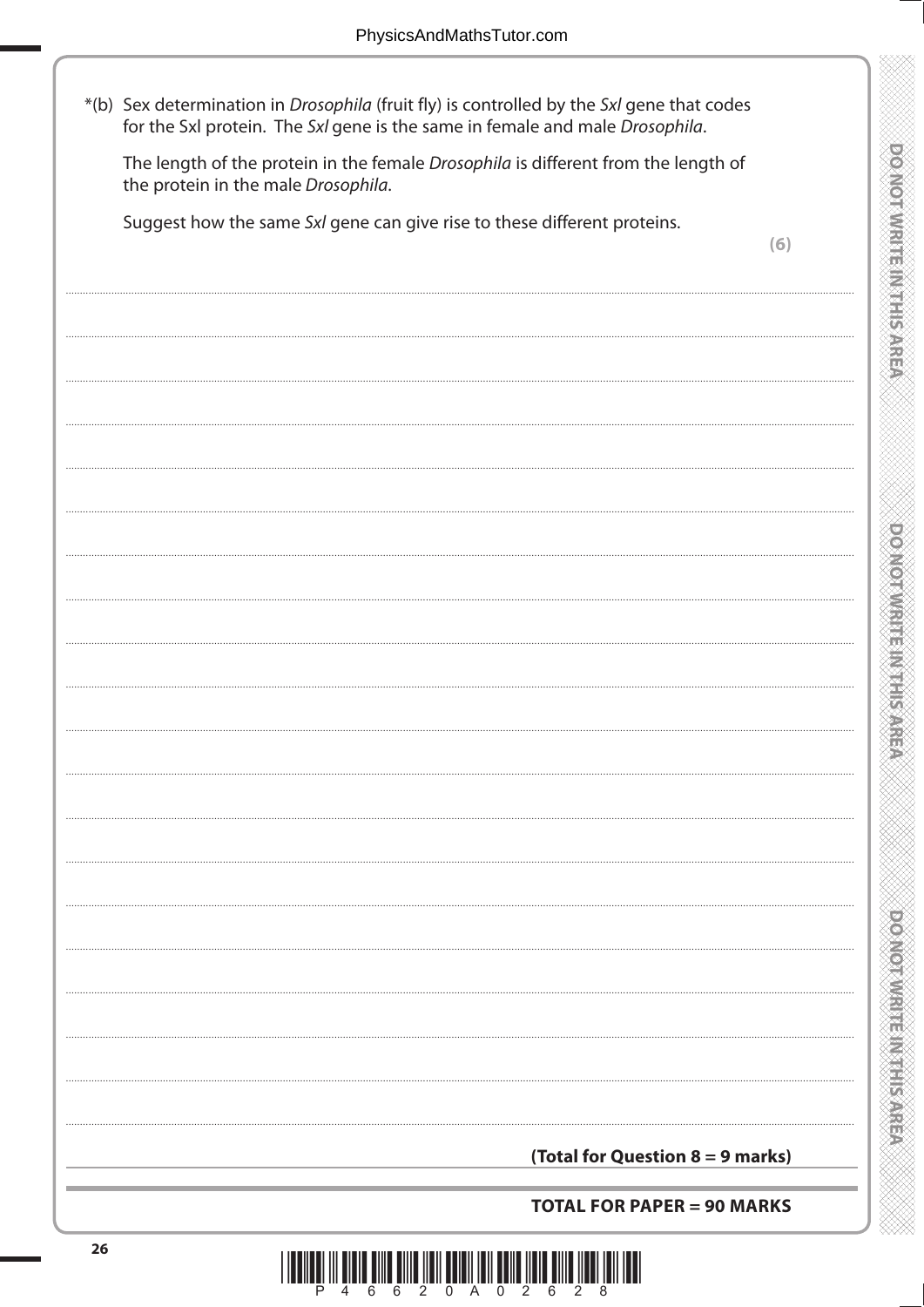![](_page_26_Picture_5.jpeg)